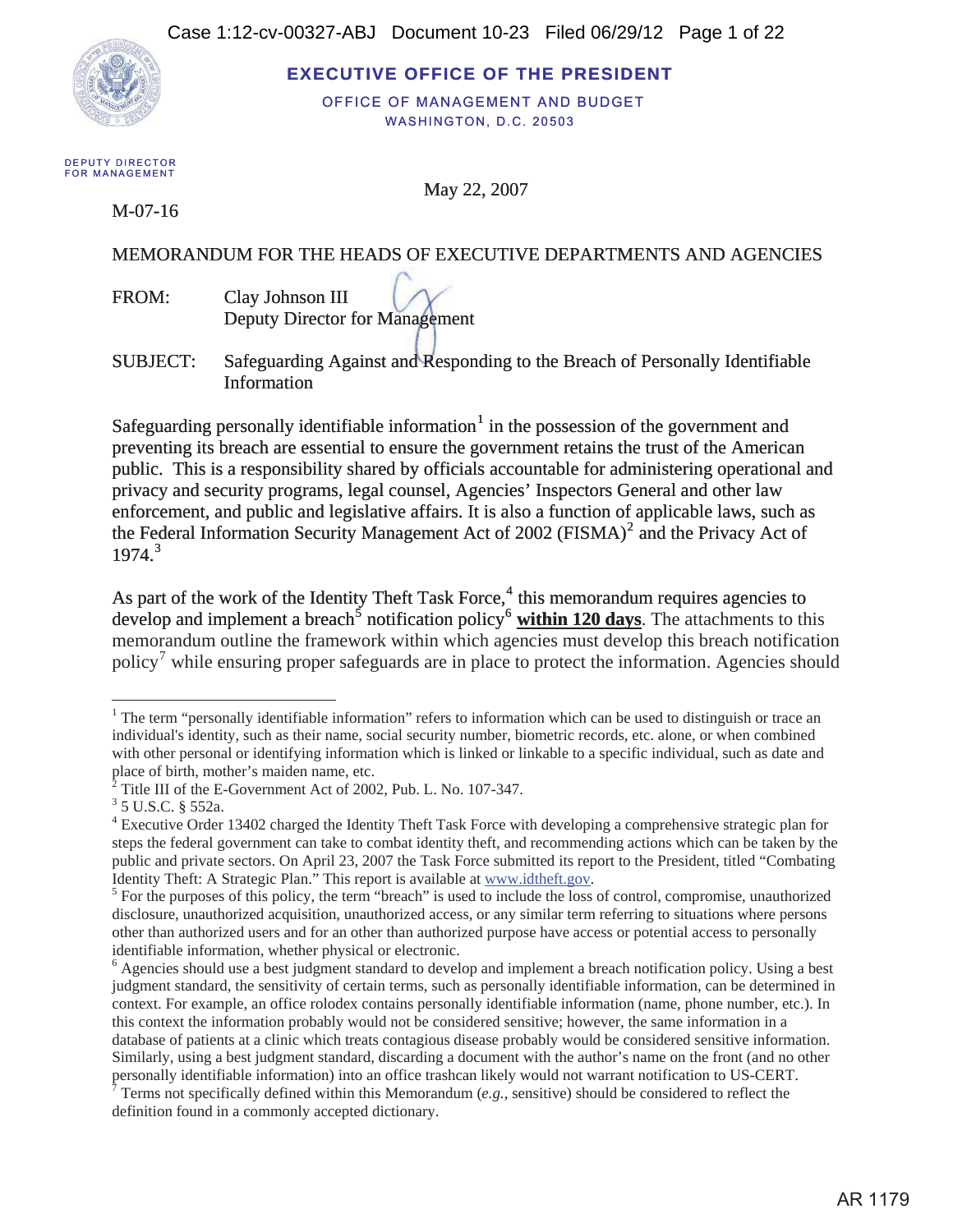note the privacy and security requirements addressed in this Memorandum apply to all Federal information and information systems.<sup>8</sup> Breaches subject to notification requirements include both electronic systems as well as paper documents. In short, agencies are required to report on the security of information systems in any formant  $(e.g.,$  paper, electronic, etc.). <sup>9</sup>

In formulating a breach notification policy, agencies must review their existing requirements with respect to Privacy and Security (see Attachment 1). The policy must include existing and new requirements for Incident Reporting and Handling (see Attachment 2) as well as External Breach Notification (see Attachment 3). Finally, this document requires agencies to develop policies concerning the responsibilities of individuals authorized to access personally identifiable information (see Attachment 4).

Within the framework set forth in the attachments, agencies may implement more stringent policies and procedures reflecting the mission of the agency. While this framework identifies a number of steps to greatly reduce the risks related to a data breach of personally identifiable information, it is important to emphasize that a few simple and cost-effective steps may well deliver the greatest benefit, such as:

- o reducing the volume of collected and retained information to the minimum necessary;
- $\circ$  limiting access<sup>10</sup> to only those individuals who must have such access; and
- o using encryption, strong authentication procedures, and other security controls to make information unusable by unauthorized individuals.

This Memorandum should receive the widest possible distribution within your agency and each affected organization and individual should understand their specific responsibilities for implementing the procedures and requirements. Materials created in response to this Memorandum and attachments should be made available to the public through means determined by the agency, *e.g.*, posted on the agency web site, by request, etc.

Consistent with longstanding policy requiring agencies to incorporate the costs for securing their information systems, all costs of implementing this memorandum, including development,

<sup>&</sup>lt;sup>8</sup> FISMA security requirements apply to Federal information and information systems, including both paper and electronic format.

<sup>&</sup>lt;sup>9</sup> A plan to review the controls for information systems not previously included in other security reviews must be addressed in the agency's breach notification policy (*e.g.*, timeframe for completion of review, etc.); however, completion of the review for those systems is not required to be finished within the 120-day timeframe for development of the policy.

 $10$  In this policy, "access" means the ability or opportunity to gain knowledge of personally identifiable information.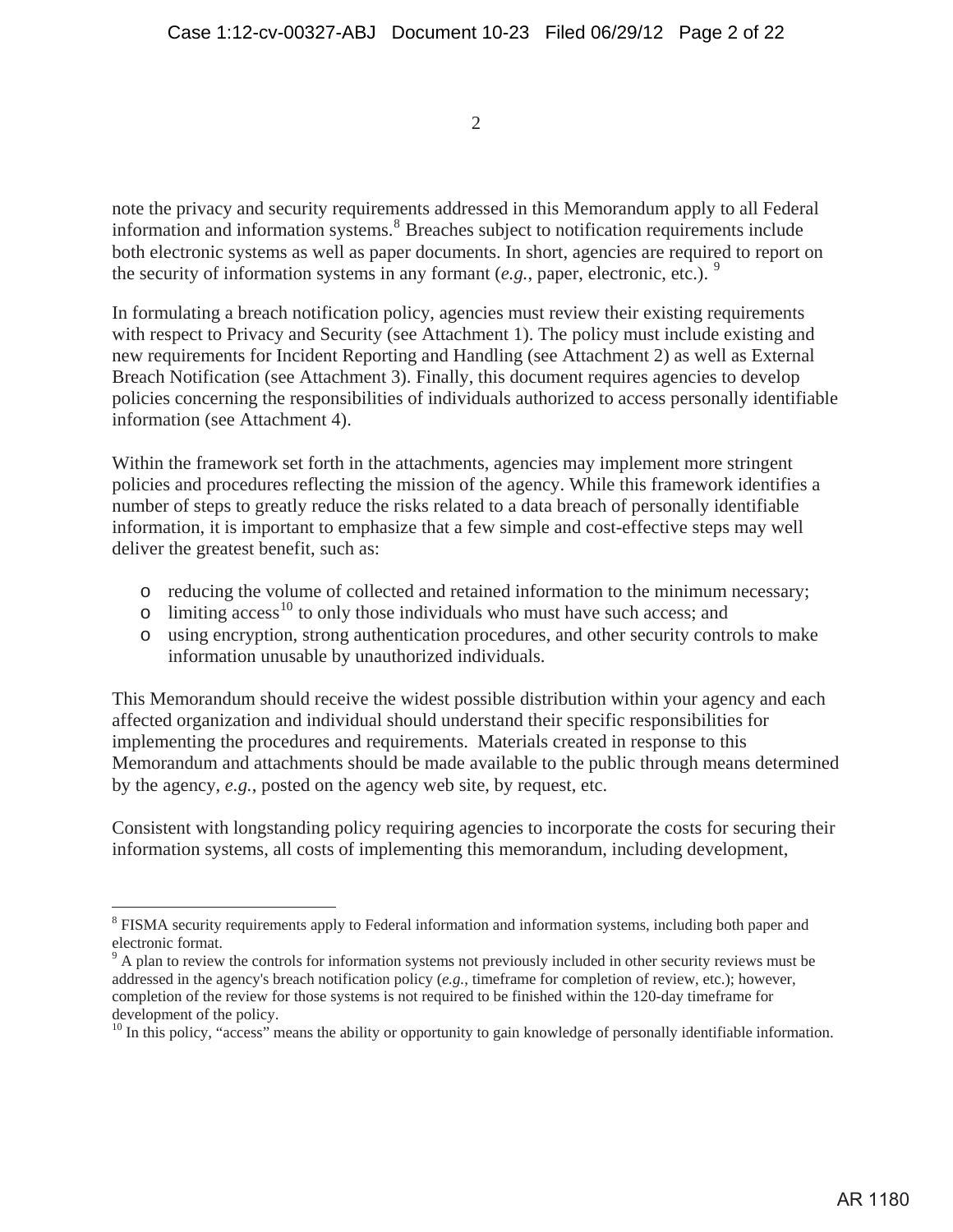implementation, notification to affected individuals, and any remediation activities, will be addressed through existing agency resources of the agency experiencing the breach.

Because of the many alternate ways to implement a risk-based program within the framework provided, this Memorandum, or its attachments, should not be read to mean an agency's failure to implement one or more of the many security provisions discussed within<sup>11</sup> would constitute less than adequate protections required by the Privacy Act. These new requirements do not create any rights or benefits, substantive or procedural, which are enforceable at law against the government.

Questions about this Memorandum should be directed to Hillary Jaffe of my staff at hjaffe@omb.eop.gov.

**Attachments** 

<sup>&</sup>lt;sup>11</sup> For example, FISMA or associated standards, policies, or guidance issued by OMB or the National Institute of Standards and Technology (NIST).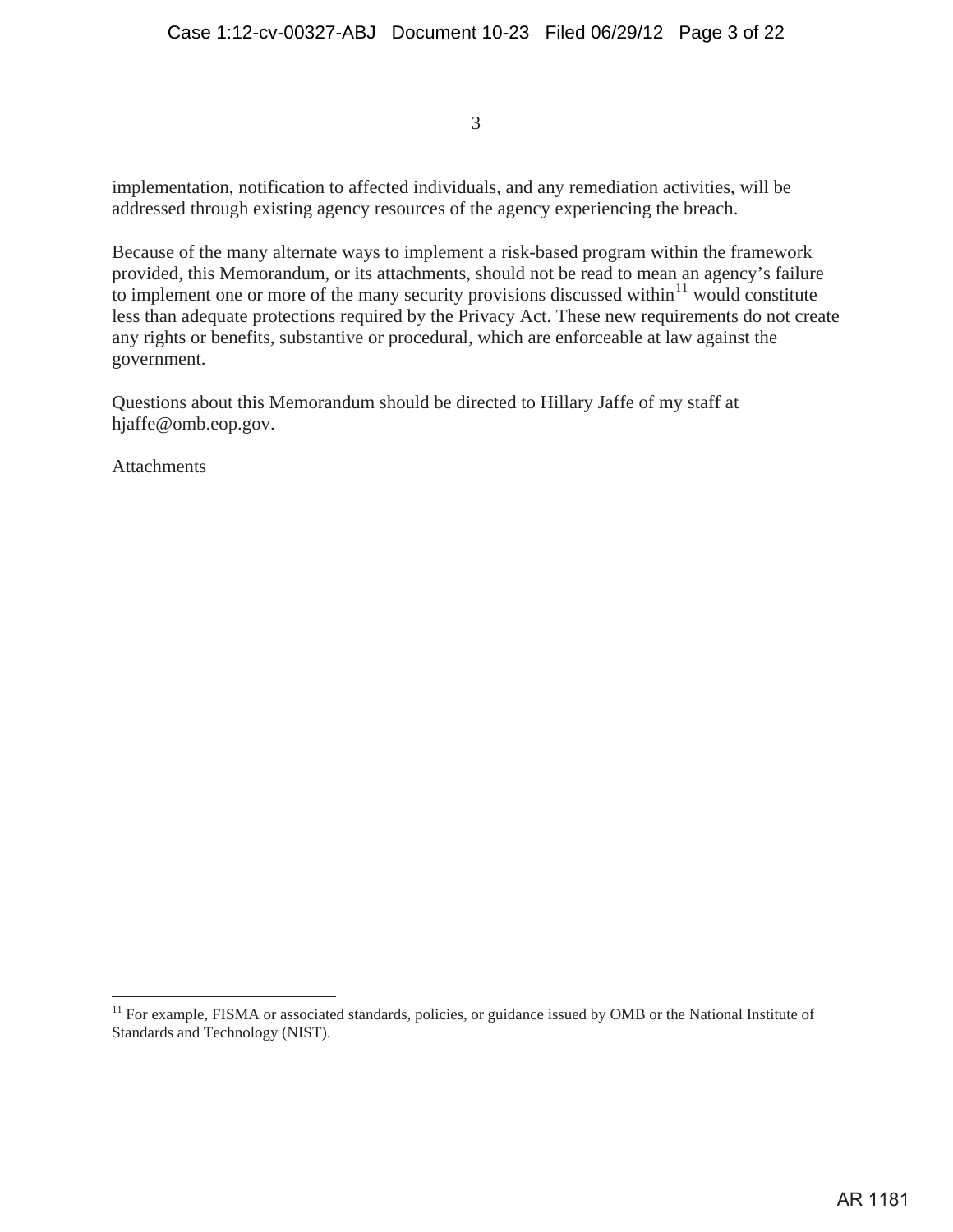### **Attachment 1: Safeguarding Against the Breach of Personally Identifiable Information**

This Attachment reemphasizes the responsibilities under existing law, executive orders, regulations, and policy to appropriately safeguard personally identifiable information and train employees on responsibilities in this area (Section A).<sup>12</sup> It also establishes two new privacy requirements and discusses five security requirements as described below (Sections B and C).

#### **A. Current Requirements**

**1. Privacy Act Requirements.** In particular, the Privacy Act of 1974 (Privacy Act)<sup>13</sup> requires each agency to:

a. Establish Rules of Conduct. Agencies are required to establish "rules of conduct for persons involved in the design, development, operation, or maintenance of any system of records, or in maintaining any record, and instruct each such person with respect to such rules and the requirements of [the Privacy Act], including any other rules and procedures adopted pursuant to [the Privacy Act] and the penalties for noncompliance." (5 U.S.C.  $\S$  552a(e)(9))

b. Establish Safeguards. Agencies are also required to "establish appropriate administrative, technical, and physical safeguards to insure the security and confidentiality of records and to protect against any anticipated threats or hazards to their security or integrity which could result in substantial harm, embarrassment, inconvenience or unfairness to any individual on whom information is maintained."<sup>14</sup>

c. Maintain accurate, relevant, timely and complete information. The Privacy Act also requires personally identifiable information within a system of records to be maintained in a manner that is accurate, relevant, timely, and complete including through the use of notices to the public.15 It is important for agencies to fulfill their responsibilities with respect to identifying systems of records and developing and publishing notices as required by the Privacy Act and

 $12$  This Memorandum, or its attachments, should not be read to mean an agency's failure to implement one or more of the many provisions of FISMA or associated standards, policies, or guidance issued by OMB or the National Institute of Standards and Technology (NIST) would constitute less than adequate protections required by the Privacy Act of 1974.

<sup>13 5</sup> U.S.C. § 552a.

 $14\overline{5}$  U.S.C.  $\overline{8}$  552a (e)(10).

<sup>&</sup>lt;sup>15</sup> The Privacy Act requires agencies to "maintain all records which are used by the agency in making any determination about any individual with such accuracy, relevance, timeliness, and completeness as is reasonably necessary to assure fairness to the individual in the determination" in their systems of records. 5 U.S.C. § 552a(e)(5).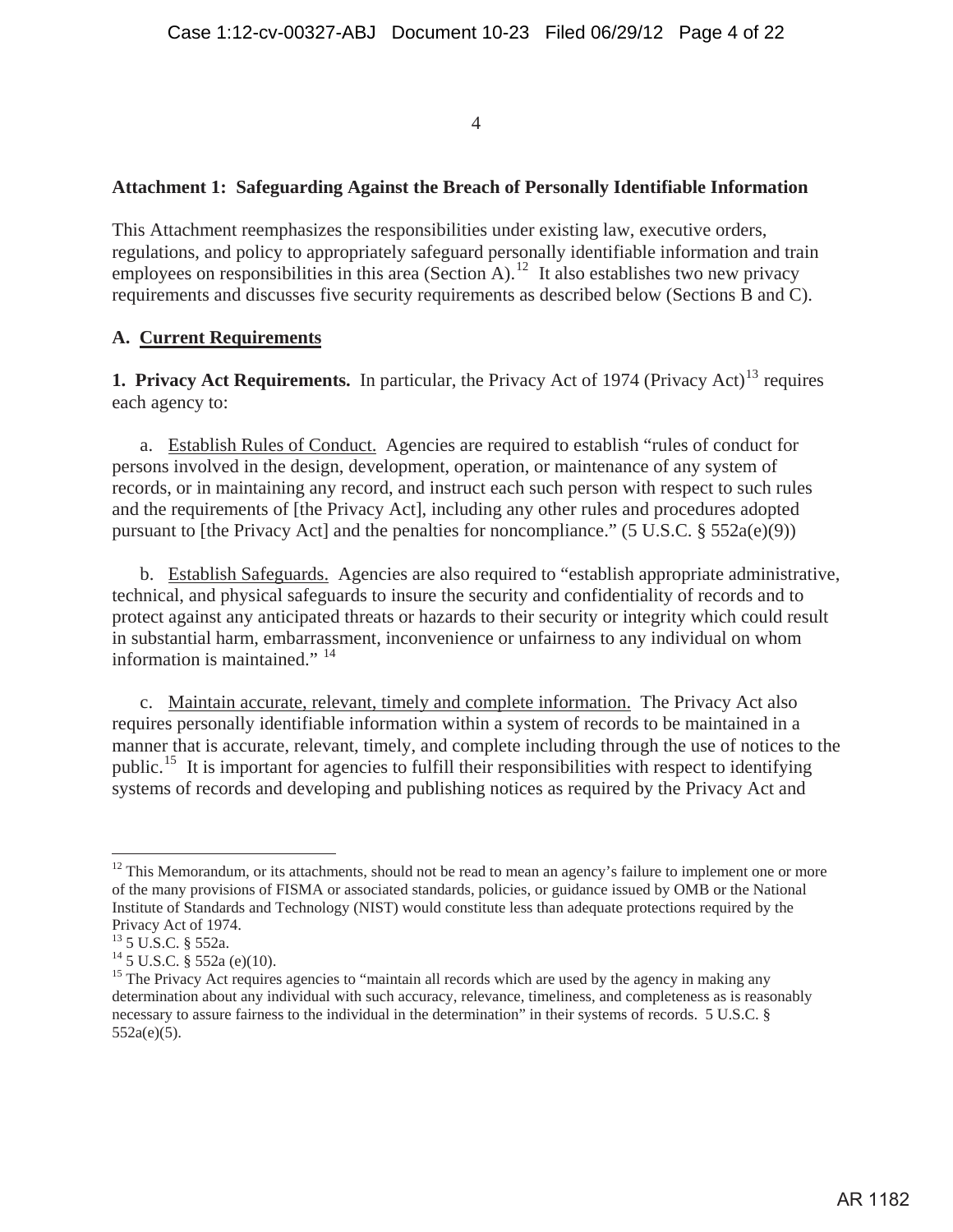OMB's implementing policies.<sup>16</sup> By collecting only the information necessary and managing it properly, agencies can often reduce the volume of information they possess, the risk to the information, and the burden of safeguarding it.

## **2. Security Requirements.**

Below are four particularly important existing security requirements agencies already should be implementing:

a. Assign an impact level to all information and information systems. Agencies must follow the processes outlined in Federal Information Processing Standard (FIPS) 199, *Standards for Security Categorization of Federal Information and Information Systems*, to categorize all information and information systems according to the standard's three levels of impact (*i.e.*, low, moderate, or high). Agencies should generally consider categorizing sensitive personally identifiable information (and information systems within which such information resides) as moderate or high impact.

b. Implement minimum security requirements and controls. For each of the impact levels identified above, agencies must implement the minimum security requirements and minimum (baseline) security controls set forth in FIPS 200*, Minimum Security Requirements for Federal Information and Information Systems,* and NIST Special Publication 800-53, *Recommended Security Controls for Federal Information Systems*, respectively.

c. Certify and accredit information systems. Agencies must certify and accredit (C&A) all information systems supporting the operations and assets of the agency, including those provided or managed by another agency, contractor, or other source.<sup>17</sup> The specific procedures for conducting C&A are set out in NIST Special Publication 800-37, *Guide for the Security Certification and Accreditation of Federal Information Systems* and include guidance for continuous monitoring of certain security controls. Agencies' continuous monitoring should assess a subset of the management, operational, and technical controls used to safeguard such information (*e.g.*, Privacy Impact Assessments).

d. Train employees. Agencies must initially train employees (including managers) on their privacy and security responsibilities before permitting access to agency information and information systems. Thereafter, agencies must provide at least annual refresher training to

 $14$  The Privacy Act requires agencies to publish a notice of any new or intended use of information maintained in a system of records in the Federal Register to provide an opportunity for the public to submit comments. 5 U.S.C. § 552a(e)(4). Agencies are also required to publish notice of any subsequent substantive revisions to the use of information maintained in the system of records. 5 U.S.C. § 552a(e)(11). OMB Circular A-130 ("Management of Federal Information Resources") offers additional guidance on this issue. OMB Circular A-130, App. I, sec. 4.c. <sup>17</sup> 44 U.S.C. 3544(b).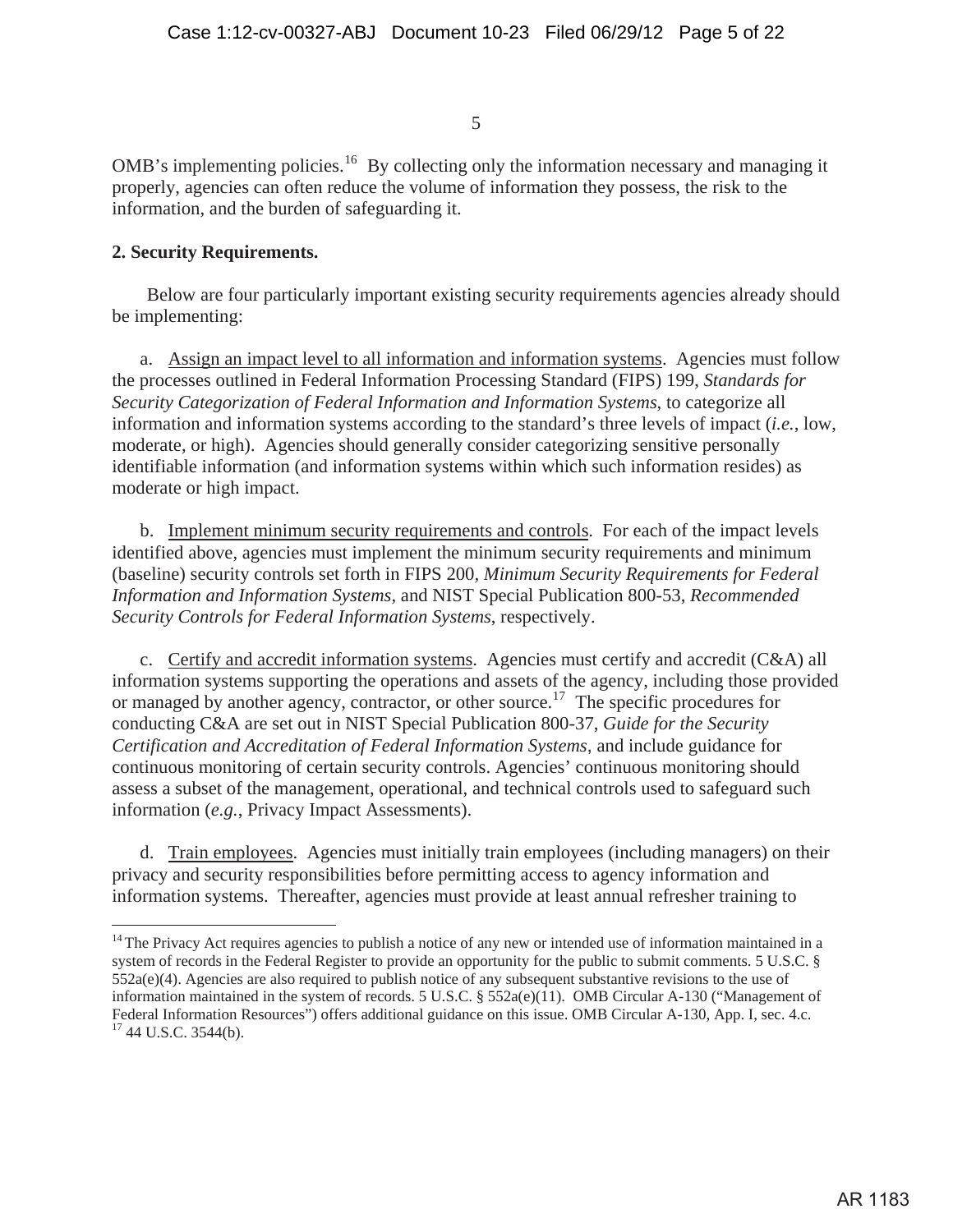ensure employees continue to understand their responsibilities.<sup>18</sup> Additional or advanced training should also be provided commensurate with increased responsibilities or change in duties.

Both initial and refresher training must include acceptable rules of behavior and the consequences when the rules are not followed. For agencies implementing tele-work and other authorized remote access programs, training must also include the rules of such programs.<sup>19</sup>

## **B. Privacy Requirements**

## **1. Review and Reduce the Volume of Personally Identifiable Information.**

a. Review Current Holdings. Agencies must now also review their current holdings of all personally identifiable information and ensure, to the maximum extent practicable, such holdings are accurate, relevant, timely, and complete, and reduce them to the minimum necessary for the proper performance of a documented agency function.<sup>20</sup> Agency-specific implementation plans and progress updates regarding this review will be incorporated as requirements in agencies' annual report under FISMA.

Following this initial review, agencies must develop and make public a schedule by which they will periodically update the review of their holdings. This schedule may be part of an agency's annual review and any consolidated publication of minor changes of Privacy Act systems of records notices.

To help safeguard personally identifiable information, agencies are reminded they must meet the requirements of FISMA and associated policies and guidance from the OMB and NIST. $^{21}$ FISMA requires each agency to implement a comprehensive security program to protect the agency's information and information systems; agency Inspectors General must independently evaluate the agency's program; and agencies must report annually to OMB and Congress on the effectiveness of their program.

<sup>&</sup>lt;sup>18</sup> Agencies may schedule training to coincide with existing activities, such as ethics training. Communications and training related to privacy and security must be job-specific and commensurate with the employee's responsibilities. The Department of Defense, the Office of Personnel Management, and the Department of State offer agencies a minimum baseline of security awareness training as part of the Information Systems Security Line of Business.

<sup>&</sup>lt;sup>19</sup> Agencies should also consider augmenting their training by using creative methods to promote daily awareness of employees' privacy and security responsibilities, such as weekly tips, mouse pads imprinted with key security reminders, privacy screens for public use of laptops, and incentives for reporting security risks.<br><sup>20</sup> To the extent agencies are substantively performing these reviews, agencies should leverage these efforts to meet

the new privacy requirements. This provision does not apply to apply to the accessioned holdings (archival records) held by the National Archives and Records Administration (NARA).

<sup>&</sup>lt;sup>21</sup> The Department of Defense and Intelligence Community establish their own policy and guidance for the security of their information systems. 44 U.S.C. 3543(c).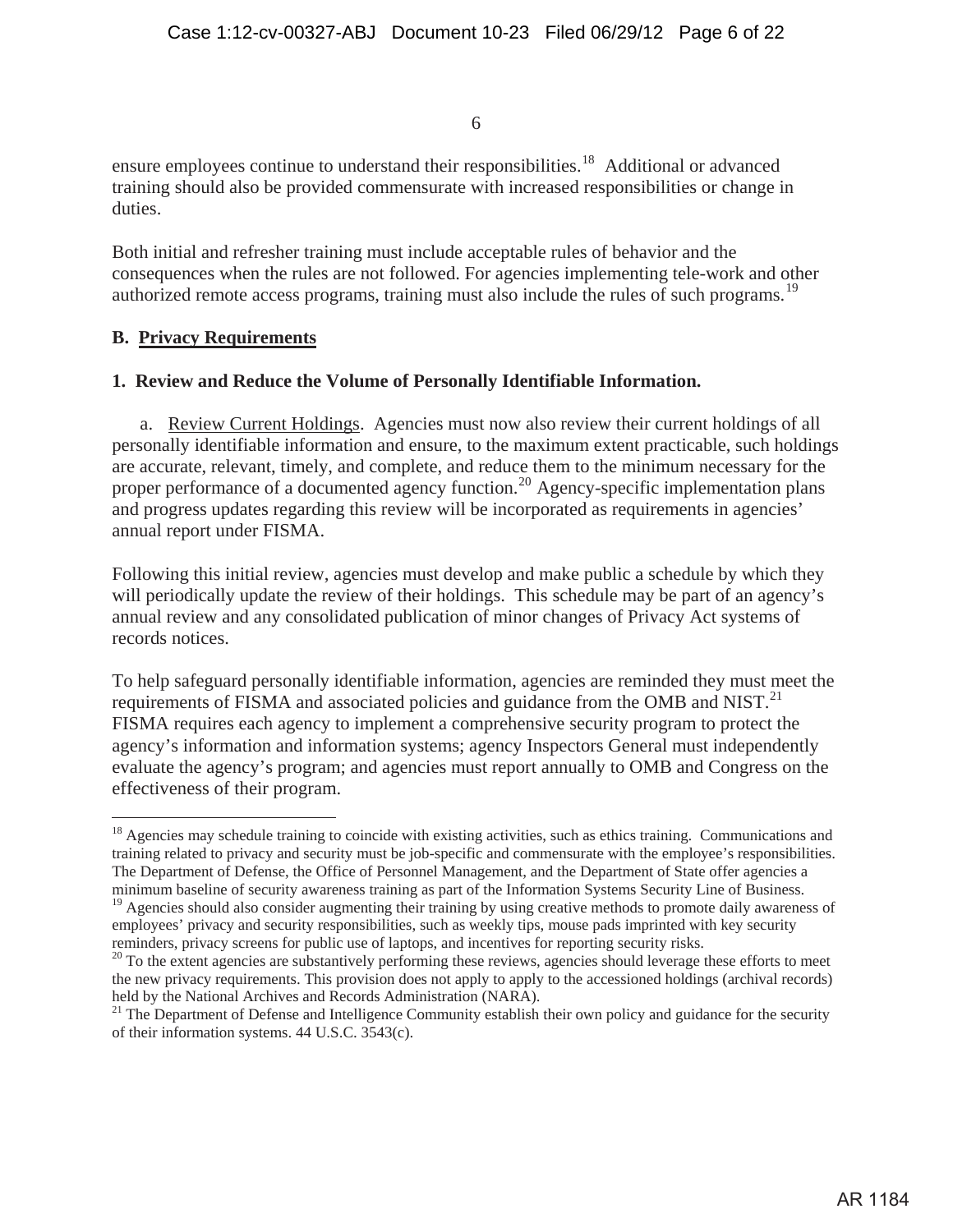Within the above framework, agencies may implement more stringent procedures governed by specific laws, regulations, and agency procedures to protect certain information, for example, taxpayer data, census information, and other information.

## **2. Reduce the Use of Social Security Numbers.**

a. Eliminate Unnecessary Use. Agencies must now also review their use of social security numbers in agency systems and programs to identify instances in which collection or use of the social security number is superfluous. Within 120 days from the date of this memo, agencies must establish a plan in which the agency will eliminate the unnecessary collection and use of social security numbers within eighteen months. $^{22}$ 

b. Explore Alternatives. Agencies must participate in government-wide efforts to explore alternatives to agency use of Social Security Numbers as a personal identifier for both Federal employees and in Federal programs (*e.g.*, surveys, data calls, etc.).

## **C. Security Requirements**

While agencies continue to be responsible for implementing all requirements of law and policy, below are five requirements<sup>23</sup> agencies must implement which derive from existing security policy and NIST guidance. These requirements are applicable to all Federal information, *e.g.*, law enforcement information, etc.

- Encryption. Encrypt, using only NIST certified cryptographic modules,  $^{24}$  all data on mobile computers/devices carrying agency data unless the data is determined not to be sensitive, in writing, by your Deputy Secretary<sup>25</sup> or a senior-level individual he/she may designate in writing;
- Control Remote Access. Allow remote access only with two-factor authentication where one of the factors is provided by a device separate from the computer gaining access;
- Time-Out Function. Use a "time-out" function for remote access and mobile devices requiring user re-authentication after thirty minutes of inactivity;
- Log and Verify. Log all computer-readable data extracts from databases holding sensitive information and verify each extract, including whether sensitive data has been erased within 90 days or its use is still required; and

 $^{22}$  Agencies with questions addressing this assignment regarding the Paperwork Reduction Act of 1995 (44 U.S.C. <sup>3501</sup>*et seq*.) should contact their respective desk officer at the Office of Management and Budget. 23 See OMB Memo 06-16 "Protection of Sensitive Agency Information"

<sup>(</sup>www.whitehouse.gov/omb/memoranda/fy2006/m06-16.pdf).<br><sup>24</sup> See NIST's website at <u>http://csrc.nist.gov/cryptval/</u> for a discussion of the certified encryption products.<br><sup>25</sup> Non cabinet agencies should consult the equival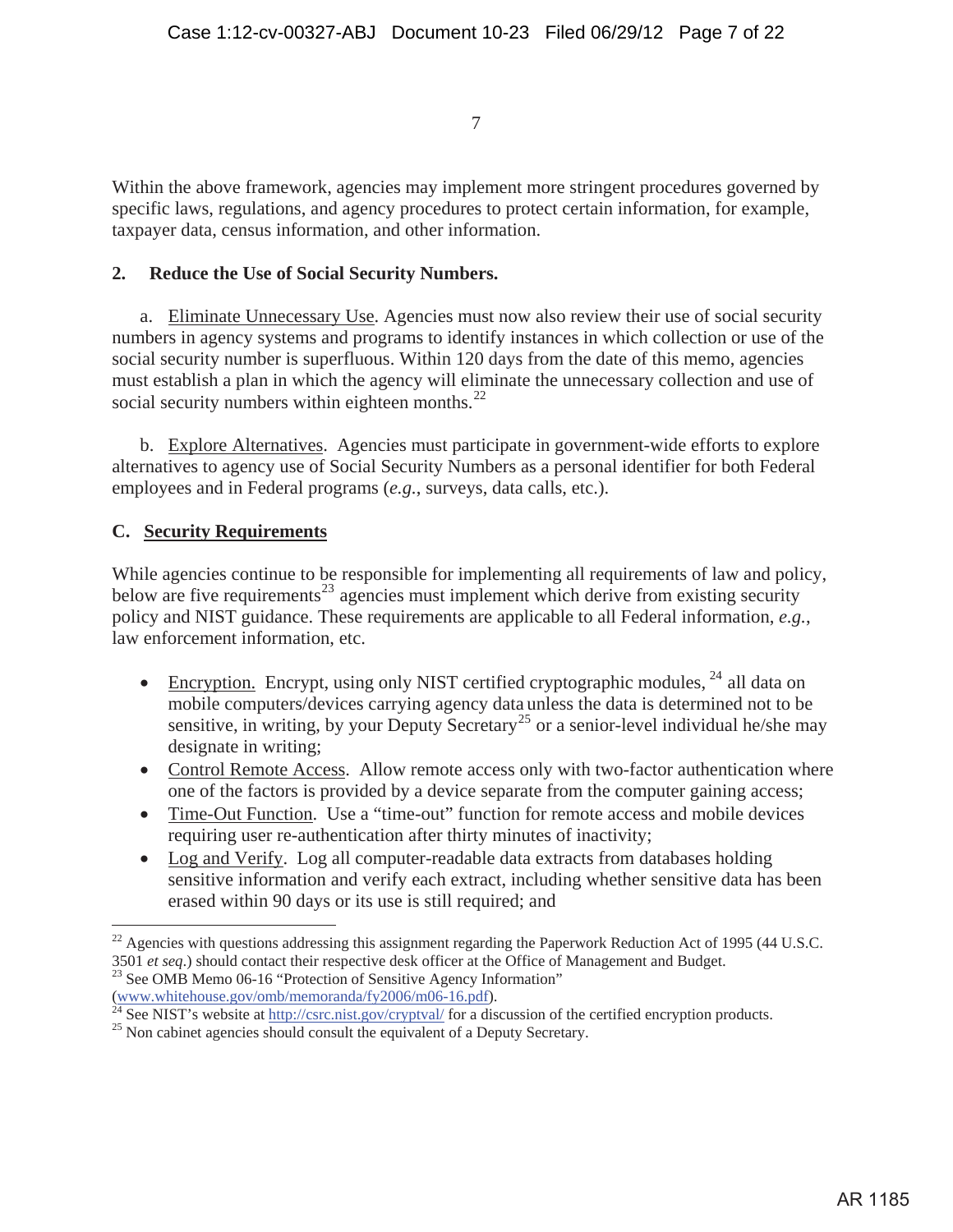• Ensure Understanding of Responsibilities. Ensure all individuals with authorized access to personally identifiable information and their supervisors sign at least annually a document clearly describing their responsibilities.

Agencies should also contemplate and incorporate best practices to prevent data breaches. Examples of such practices might include using privacy screens when working outside the office or requiring employees to include laptop computers in carry-on luggage rather than checked baggage.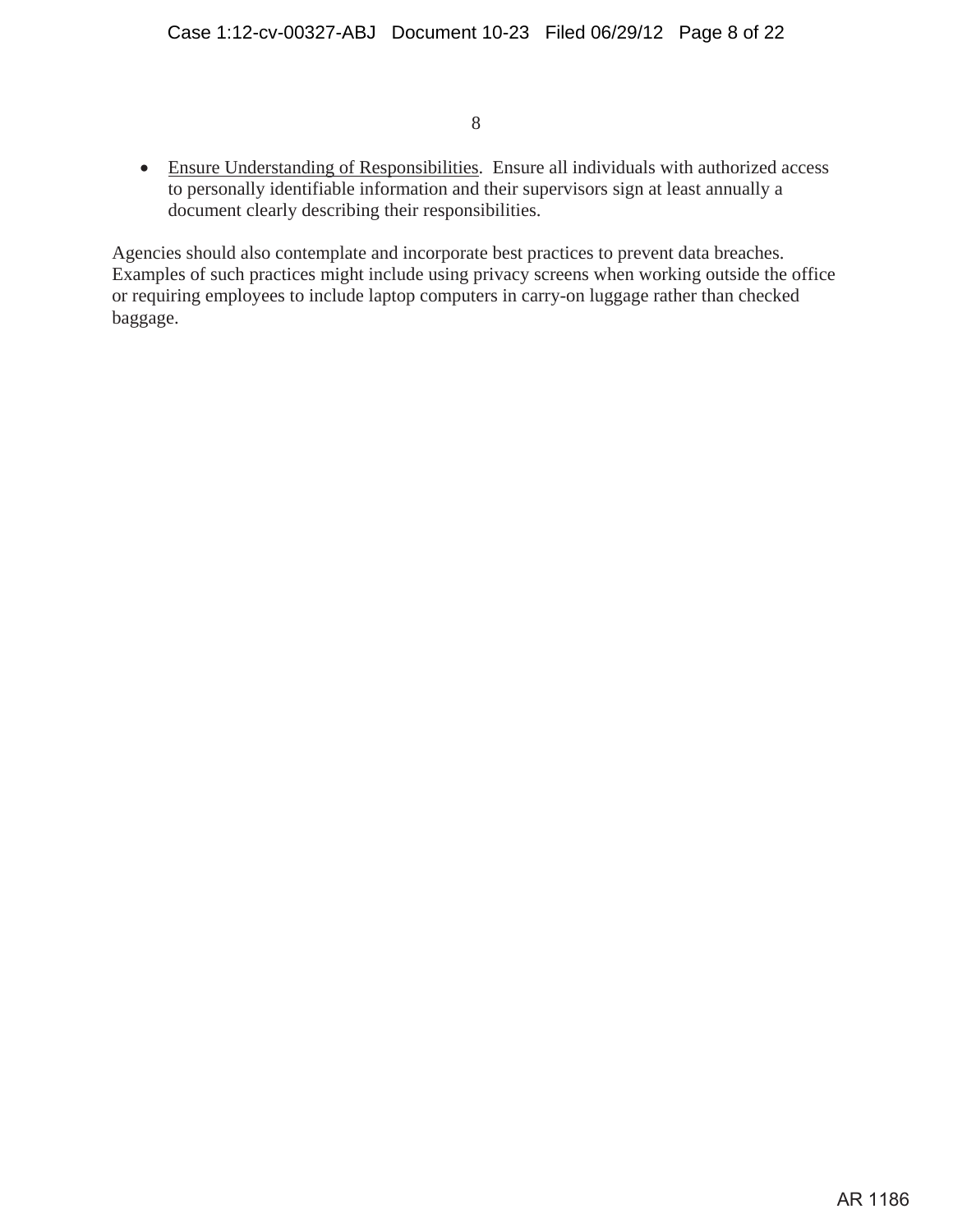## **Attachment 2: Incident Reporting and Handling Requirements**

This Attachment applies to security incidents involving the breach of personally identifiable information whether in electronic or paper format. For the purposes of reporting, agencies must continue to follow existing requirements, as modified and described below.

#### **A. Existing Requirements**

**1. FISMA Requirements.** FISMA requires each agency to:

- implement procedures for detecting, reporting and responding to security incidents, including mitigating risks associated with such incidents before substantial damage is done
- notify and consult with:
	- o the Federal information security incident center
	- o law enforcement agencies and Inspectors General
	- o an office designated by the President for any incident involving a national security system
	- o any other agency or office in accordance with law or as directed by the President.<sup>26</sup>
- implement NIST guidance and standards $^{27}$

Federal Information Processing Standards Publication 200 (FIPS 200) and NIST Special Publication 800-53 provide a framework for categorizing information and information systems, and provide minimum security requirements and minimum (baseline) security controls for incident handling and reporting. The procedures agencies must already use to implement the above FISMA requirements are found in two primary guidance documents: NIST Special Publication 800-61, *Computer Security Incident Handling Guide*<sup>28</sup>; and the concept of operations for the Federal security incident handling center located within the Department of Homeland Security, *i.e.*, United States Computer Emergency Readiness Team (US-CERT).<sup>29</sup>

<sup>&</sup>lt;sup>26</sup> 44 U.S.C. § 3544(b)(7).<br><sup>27</sup> For additional information on NIST guidance and standards, see www.nist.gov.

<sup>&</sup>lt;sup>28</sup> See "Computer Security Incident Handling Guide: Recommendations of the National Institute of Standards and Technology" (http://csrc.nist.gov/publications/nistpubs/800-61/sp800-61.pdf).

<sup>&</sup>lt;sup>29</sup> The responsibilities of US-CERT are outlined in 44 U.S.C. § 3546. Its complete set of operating procedures may be found on the US-CERT website **(**www.us-cert.gov/federal/reportingRequirements.html). Separate procedures are in place for the Department of Defense as identified in Directive O-8530-1 and all components report incidents to the Joint Task Force Global Network Operations (JTF-GNO), which, in turn, coordinates directly with the US-CERT.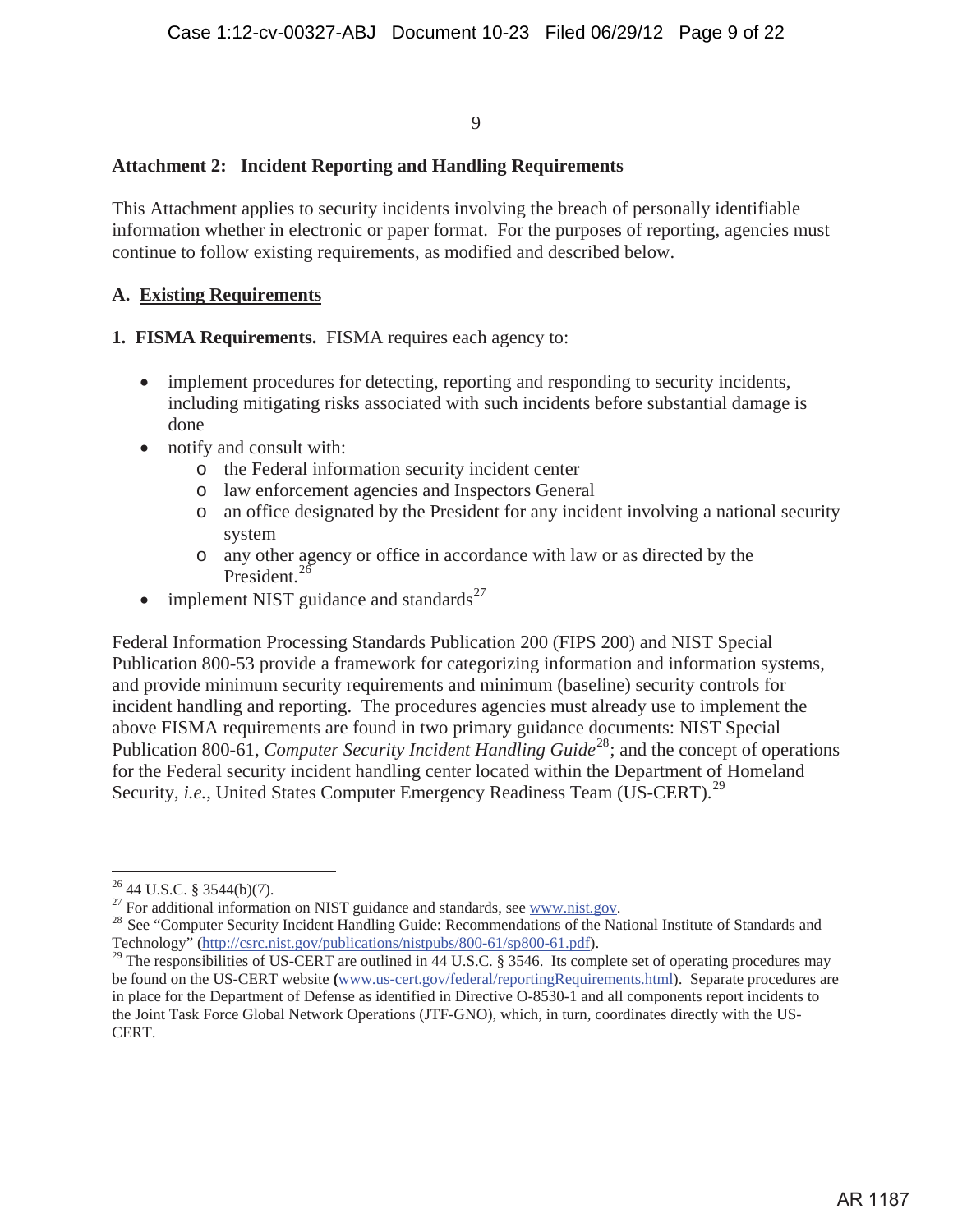**2. Incident Handling and Response Mechanisms.** When faced with a security incident, an agency must be able to respond in a manner protecting both its own information and helping to protect the information of others who might be affected by the incident. To address this need, agencies must establish formal incident response mechanisms. To be fully effective, incident handling and response must also include sharing information concerning common vulnerabilities and threats with those operating other systems and in other agencies. In addition to training employees on how to prevent incidents, all employees must also be instructed in their roles and responsibilities regarding responding to incidents should they occur.

# **B. Modified Agency Reporting Requirements**

**1. US-CERT Modification.** Agencies must report all incidents involving personally identifiable information to US-CERT. This reporting requirement does not distinguish between potential and confirmed breaches. The US-CERT concept of operations for reporting Category 1 incidents is modified as follows:

Category 1. Unauthorized Access or Any Incident Involving Personally Identifiable Information. In this category agencies must report when: 1) an individual gains logical or physical access without permission to a federal agency network, system, application, data, or other resource; or 2) there is a suspected or confirmed breach of personally identifiable information regardless of the manner in which it might have occurred. Reporting to US-CERT is required within one hour of discovery/detection.

- For incidents involving personally identifiable information, agencies must:
	- o Continue to follow internal agency procedures for notifying agency officials including your agency privacy official and Inspector General;
	- o Notify the issuing bank if the breach involves government-authorized credit cards; and
	- o Notify US-CERT within one hour. Although only limited information about the breach may be available, US-CERT must be advised so it can assist in coordinating communications with the other agencies. Updates should be provided as further information is obtained.
- Under specific procedures established for these purposes, after notification by an agency, US-CERT will notify the appropriate officials.
- Monthly, US-CERT will distribute to designated officials in the agencies and elsewhere, a report identifying the number of confirmed breaches of personally identifiable information and will also make available a public version of the report.

## **2. Develop and Publish a Routine Use.**

a. Effective Response. A federal agency**'**s ability to respond quickly and effectively in the event of a breach of federal data is critical to its efforts to prevent or minimize any consequent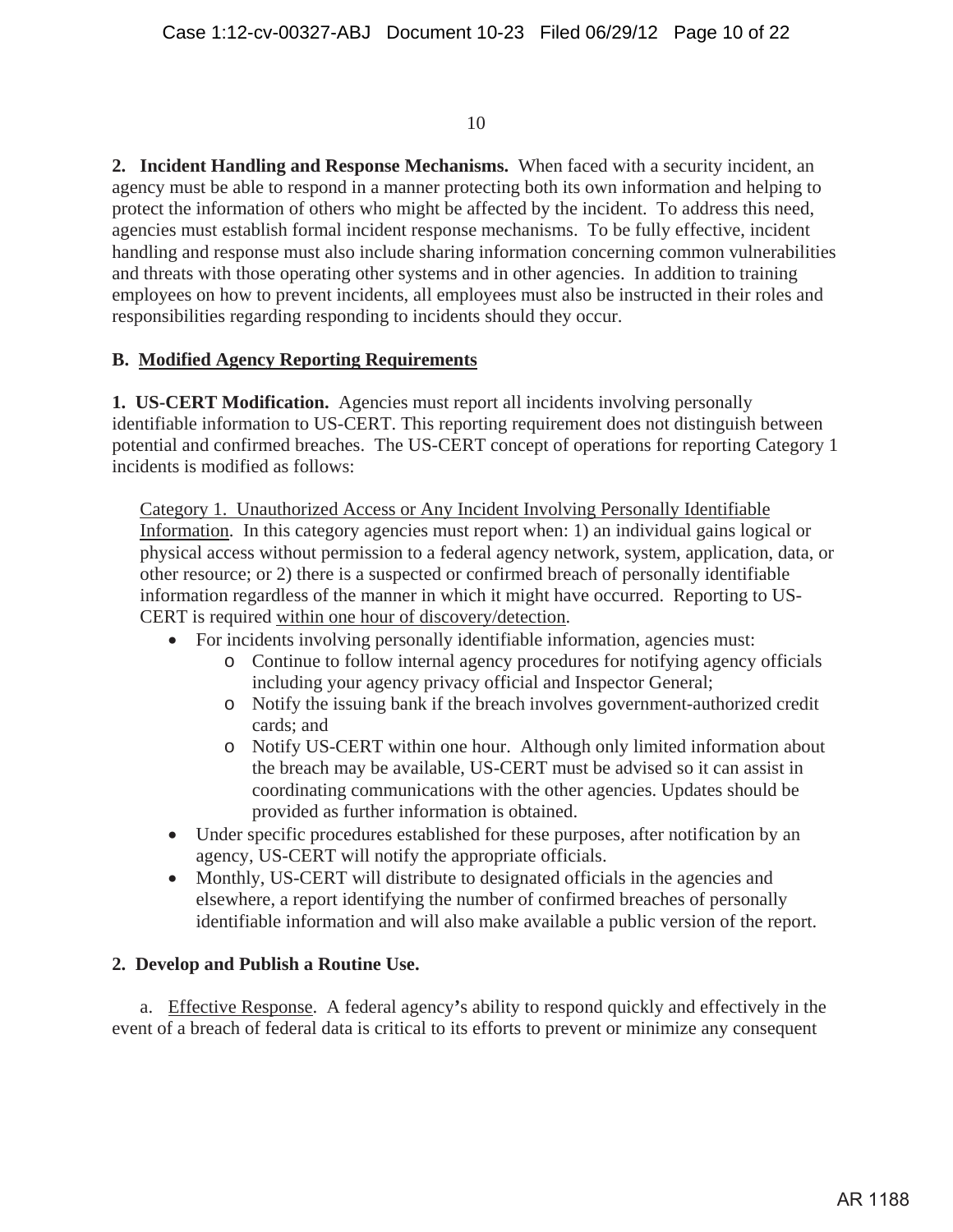harm.<sup>30</sup> An effective response necessitates disclosure of information regarding the breach to those individuals affected by it, as well as to persons and entities in a position to cooperate, either by assisting in notification to affected individuals or playing a role in preventing or minimizing harms from the breach.

b. Disclosure of Information. Often, the information to be disclosed to such persons and entities is maintained by federal agencies and is subject to the Privacy Act (5 U.S.C. § 552a). The Privacy Act prohibits the disclosure of any record in a system of records by any means of communication to any person or agency absent the written consent of the subject individual, unless the disclosure falls within one of twelve statutory exceptions.31 In order to ensure an agency is in the best position to respond in a timely and effective manner, in accordance with 5 U.S.C. § 552a(b)(3) of the Privacy Act, agencies should publish a routine use for appropriate systems specifically applying to the disclosure of information in connection with response and remedial efforts in the event of a data breach as follows:

To appropriate agencies, entities, and persons when (1) [the agency] suspects or has confirmed that the security or confidentiality of information in the system of records has been compromised; (2) the Department has determined that as a result of the suspected or confirmed compromise there is a risk of harm to economic or property interests, identity theft or fraud, or harm to the security or integrity of this system or other systems or programs (whether maintained by the Department or another agency or entity) that rely upon the compromised information; and (3) the disclosure made to such agencies, entities, and persons is reasonably necessary to assist in connection with the Department's efforts to respond to the suspected or confirmed compromise and prevent, minimize, or remedy such harm $^{32}$ 

As described in the President's Identity Theft Task Force's Strategic Plan, all agencies should publish a routine use for their systems of records allowing for the disclosure of information in the course of responding to a breach of federal data.<sup>33</sup> Such a routine use will serve to protect the interests of the individuals whose information is at issue by allowing agencies to take appropriate steps to facilitate a timely and effective response, thereby improving their ability to prevent, minimize, or remedy any harm resulting from a compromise of data maintained in their systems of records.

 $30$  Here, "harm" means damage, fiscal damage, or loss or misuse of information which adversely affects one or more individuals or undermines the integrity of a system or program.

 $31$  5 U.S.C. §§ 552a(b)(1)-(12).

<sup>&</sup>lt;sup>32</sup> See Appendix B of the Identity Theft Task Force report (www.identitytheft.gov/reports/StrategicPlan.pdf).<br><sup>33</sup> *Id*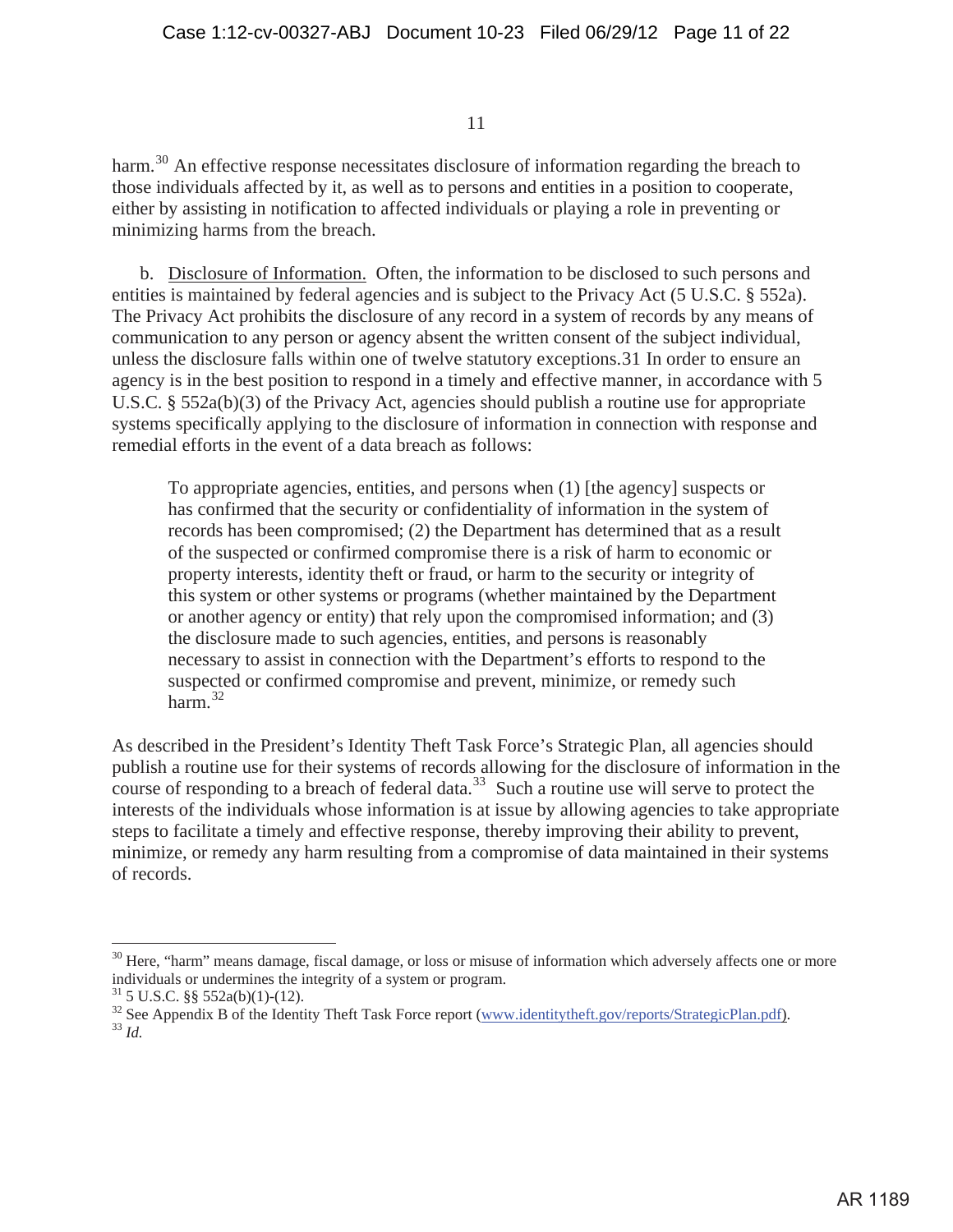#### **Attachment 3: External Breach Notification**

To ensure consistency across government, this Attachment identifies the questions and factors each agency should consider in determining when notification outside the agency should be given and the nature of the notification.<sup>34</sup> This Attachment does not attempt to set a specific threshold for external notification since breaches are specific and context dependant and notification is not always necessary or desired. The costs of any notifications must be borne by the agency experiencing the breach from within existing resources.

#### **A. Background**

**1. Harm.** Breaches can implicate a broad range of harms to individuals, including the potential for identity theft; however, this Section does not discuss actions to address possible identity theft or fraud. Agencies are referred to the ID Theft Task Force's Strategic Plan for guidance.

**2. Requirement.** Agencies must implement the one specific new requirement discussed below; *i.e.*, develop a breach notification policy and plan (see Section B. below).

**3. Threshold questions.** Both the decision to provide external notification on the occasion of a breach and the nature of the notification will require agencies to resolve a number of threshold questions.<sup>35</sup> The likely risk of harm and the level of impact will determine when, what, how and to whom notification should be given. $36$ 

Notification of those affected and/or the public allows those individuals the opportunity to take steps to help protect themselves from the consequences of the breach. Such notification is also consistent with the "openness principle" of the Privacy Act that calls for agencies to inform individuals about how their information is being accessed and used, and may help individuals mitigate the potential harms resulting from a breach.

**4. Chilling Effects of Notices.** A number of experts have raised concerns about unnecessary notification and the chilling effect this may have on the public.<sup>37</sup> In addition, agencies should

<sup>&</sup>lt;sup>34</sup> These factors do not apply to an agency's notification to US-CERT. Agencies must report all incidents – potential and confirmed – involving personally identifiable information to US-CERT.<br><sup>35</sup> Notice may not be necessary if, for example, the information is properly encrypted because the information would

be unusable.

<sup>&</sup>lt;sup>36</sup> See OMB's September 20, 2006 memorandum titled "Recommendations for Identity Theft Related Data Breach Notification" for information and recommendations for planning and responding to data breaches which could result

in identity theft (www.whitehouse.gov/omb/memoranda/fy2006/task\_force\_theft\_memo.pdf).<br><sup>37</sup> Federal Trade Commission, *Prepared Statement of the Federal Trade Commission Before the Committee on Commerce, Science, and Transportation, U.S. Senate, on Data Breaches and Identity Theft (Washington, D.C.: June* 16, 2005), p. 10. In this testimony, the Federal Trade Commission raised concerns about the threshold for which consumers should be notified of a breach, cautioning that too strict a standard could have several negative effects.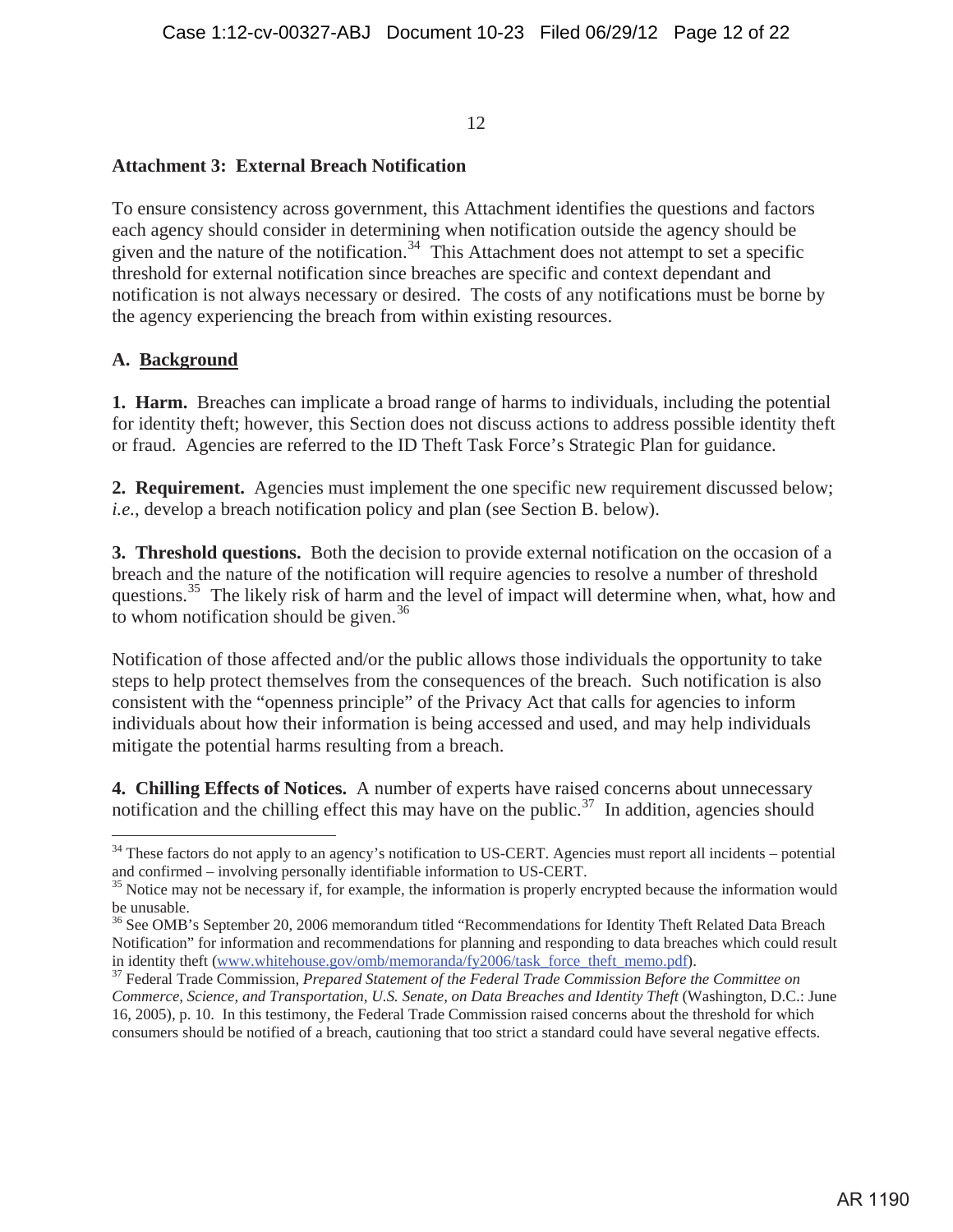consider the costs to individuals and businesses of responding to notices where the risk of harm may be low. Agencies should exercise care to evaluate the benefit of notifying the public of low impact incidents.

# **B. New Requirement**

Each agency should develop a breach notification policy and plan comprising the elements discussed in this Attachment. In implementing the policy and plan, the Agency Head will make final decisions regarding breach notification.

Six elements should be addressed in the policy and plan and when considering external notification:

- whether breach notification is required
- $\bullet$  timeliness of the notification
- $\bullet$  source of the notification
- $\bullet$  contents of the notification
- means of providing the notification
- who receives notification: public outreach in response to a breach

To ensure adequate coverage and implementation of the plan, each agency should establish an agency response team including the Program Manager of the program experiencing the breach, Chief Information Officer, Chief Privacy Officer or Senior Official for Privacy, Communications Office, Legislative Affairs Office, General Counsel and the Management Office which includes Budget and Procurement functions.<sup>38</sup> A more detailed description of these elements is set forth below:

# **1. Whether Breach Notification is Required**

To determine whether notification of a breach is required, the agency should first assess the likely risk of harm caused by the breach and then assess the level of risk. Agencies should consider a wide range of harms, such as harm to reputation and the potential for harassment or prejudice, particularly when health or financial benefits information is involved in the breach.<sup>39</sup> Agencies should bear in mind that notification when there is little or no risk of harm might create

<sup>&</sup>lt;sup>38</sup> Non-Cabinet-level agencies should include their functional equivalent.

<sup>&</sup>lt;sup>39</sup> For reference, the express language of the Privacy Act requires agencies to consider a wide range of harms: agencies shall "establish appropriate administrative, technical and physical safeguards to insure the security and confidentiality of records and to protect against any anticipated threats or hazards to their security or integrity which could result in substantial harm, embarrassment, inconvenience, or unfairness to any individual on whom information is maintained." 5 U.S.C. § 552a (e)(10).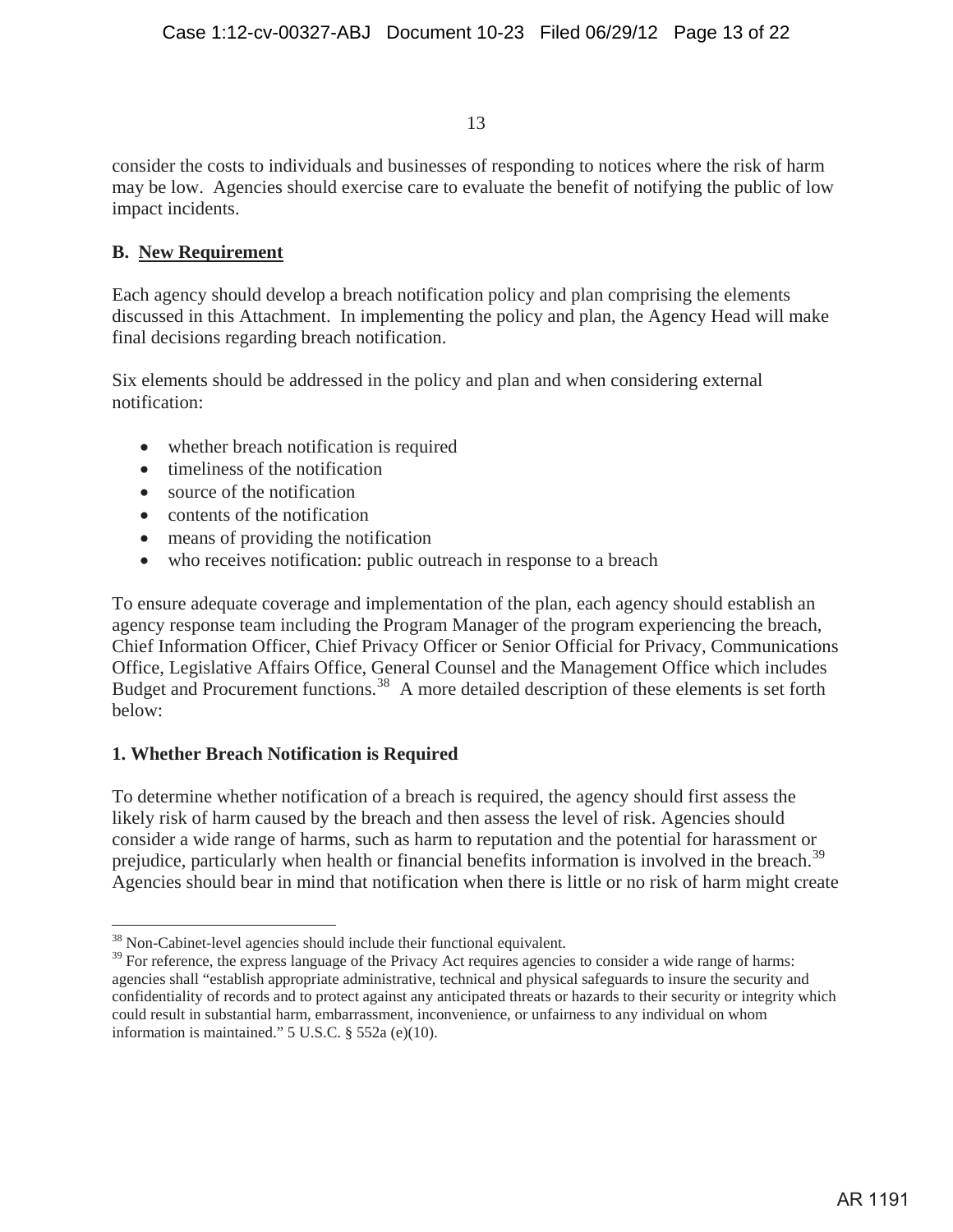unnecessary concern and confusion.<sup>40</sup> Additionally, under circumstances where notification could increase a risk of harm, the prudent course of action may be to delay notification while appropriate safeguards are put in place.

Five factors should be considered to assess the likely risk of harm:

a. Nature of the Data Elements Breached. The nature of the data elements compromised is a key factor to consider in determining when and how notification should be provided to affected individuals.41 It is difficult to characterize data elements as creating a low, moderate, or high risk simply based on the type of data because the sensitivity of the data element is contextual. A name in one context may be less sensitive than in another context.<sup>42</sup> In assessing the levels of risk and harm, consider the data element(s) in light of their context and the broad range of potential harms flowing from their disclosure to unauthorized individuals.

b. Number of Individuals Affected. The magnitude of the number of affected individuals may dictate the method(s) you choose for providing notification, but should not be the determining factor for whether an agency should provide notification.

c. Likelihood the Information is Accessible and Usable. Upon learning of a breach, agencies should assess the likelihood personally identifiable information will be or has been used by unauthorized individuals. An increased risk that the information will be used by unauthorized individuals should influence the agency's decision to provide notification.

The fact the information has been lost or stolen does not necessarily mean it has been or can be accessed by unauthorized individuals, however, depending upon a number of physical, technological, and procedural safeguards employed by the agency. (See Attachment 1 above.) If the information is properly protected by encryption, for example, the risk of compromise may be low to non-existent.  $43$ 

Agencies will first need to assess whether the personally identifiable information is at a low, moderate, or high risk of being compromised. The assessment should be guided by NIST

 $^{40}$  Another consideration is a surfeit of notices, resulting from notification criteria which are too strict, could render all such notices less effective, because consumers could become numb to them and fail to act when risks are truly significant.

<sup>&</sup>lt;sup>41</sup> For example, theft of a database containing individuals' names in conjunction with Social Security numbers, and/or dates of birth may pose a high level of risk of harm, while a theft of a database containing only the names of individuals may pose a lower risk, depending on its context.

<sup>&</sup>lt;sup>42</sup> For example, breach of a database of names of individuals receiving treatment for contagious disease may pose a higher risk of harm, whereas a database of names of subscribers to agency media alerts may pose a lower risk of harm.

<sup>&</sup>lt;sup>43</sup> In this context, proper protection means encryption has been validated by NIST.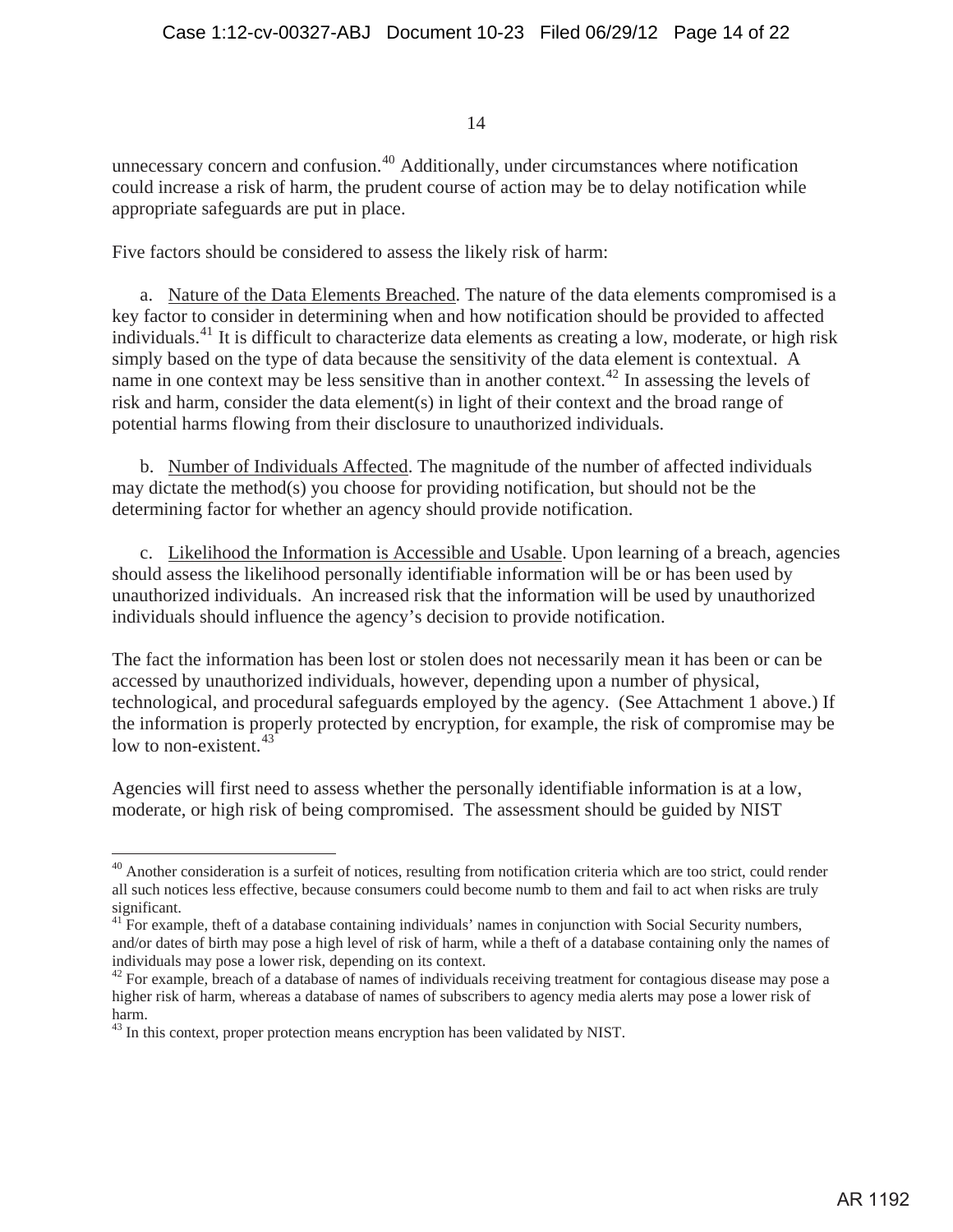security standards and guidance. Other considerations may include the likelihood any unauthorized individual will know the value of the information and either use the information or sell it to others.

#### d. Likelihood the Breach May Lead to Harm

*1. Broad Reach of Potential Harm.* The Privacy Act requires agencies to protect against any anticipated threats or hazards to the security or integrity of records which could result in "substantial harm, embarrassment, inconvenience, or unfairness to any individual on whom information is maintained."44 Additionally, agencies should consider a number of possible harms associated with the loss or compromise of information. Such harms may include the effect of a breach of confidentiality or fiduciary responsibility, the potential for blackmail, the disclosure of private facts, mental pain and emotional distress, the disclosure of address information for victims of abuse, the potential for secondary uses of the information which could result in fear or uncertainty, or the unwarranted exposure leading to humiliation or loss of self-esteem.

*2. Likelihood Harm Will Occur.* The likelihood a breach may result in harm will depend on the manner of the actual or suspected breach and the type(s) of data involved in the incident. Social Security numbers and account information are useful to committing identity theft, as are date of birth, passwords, and mother's maiden name. If the information involved, however, is a name and address or other personally identifying information, the loss may also pose a significant risk of harm if, for example, it appears on a list of recipients patients at a clinic for treatment of a contagious disease.

In considering whether the loss of information could result in identity theft or fraud, agencies should consult guidance from the Identity Theft Task Force.<sup>45</sup>

e. Ability of the Agency to Mitigate the Risk of Harm. Within an information system, the risk of harm will depend on how the agency is able to mitigate further compromise of the system(s) affected by a breach. In addition to containing the breach, appropriate countermeasures, such as monitoring system(s) for misuse of the personal information and patterns of suspicious behavior, should be taken.<sup>46</sup> Such mitigation may not prevent the use of the personal information for identity theft, but it can limit the associated harm. Some harm may be more difficult to mitigate than others, particularly where the potential injury is more individualized and may be difficult to determine.

 $44$  5 U.S.C. § 552a(e)(10).

<sup>&</sup>lt;sup>45</sup> See "Recommendations for Identity Theft Related Data Breach Notification"

<sup>(</sup>www.whitehouse.gov/omb/memoranda/fy2006/task\_force\_theft\_memo.pdf).<br><sup>46</sup> For example, if the information relates to disability beneficiaries, monitoring a beneficiary database for requests for change of address may signal fraudulent activity.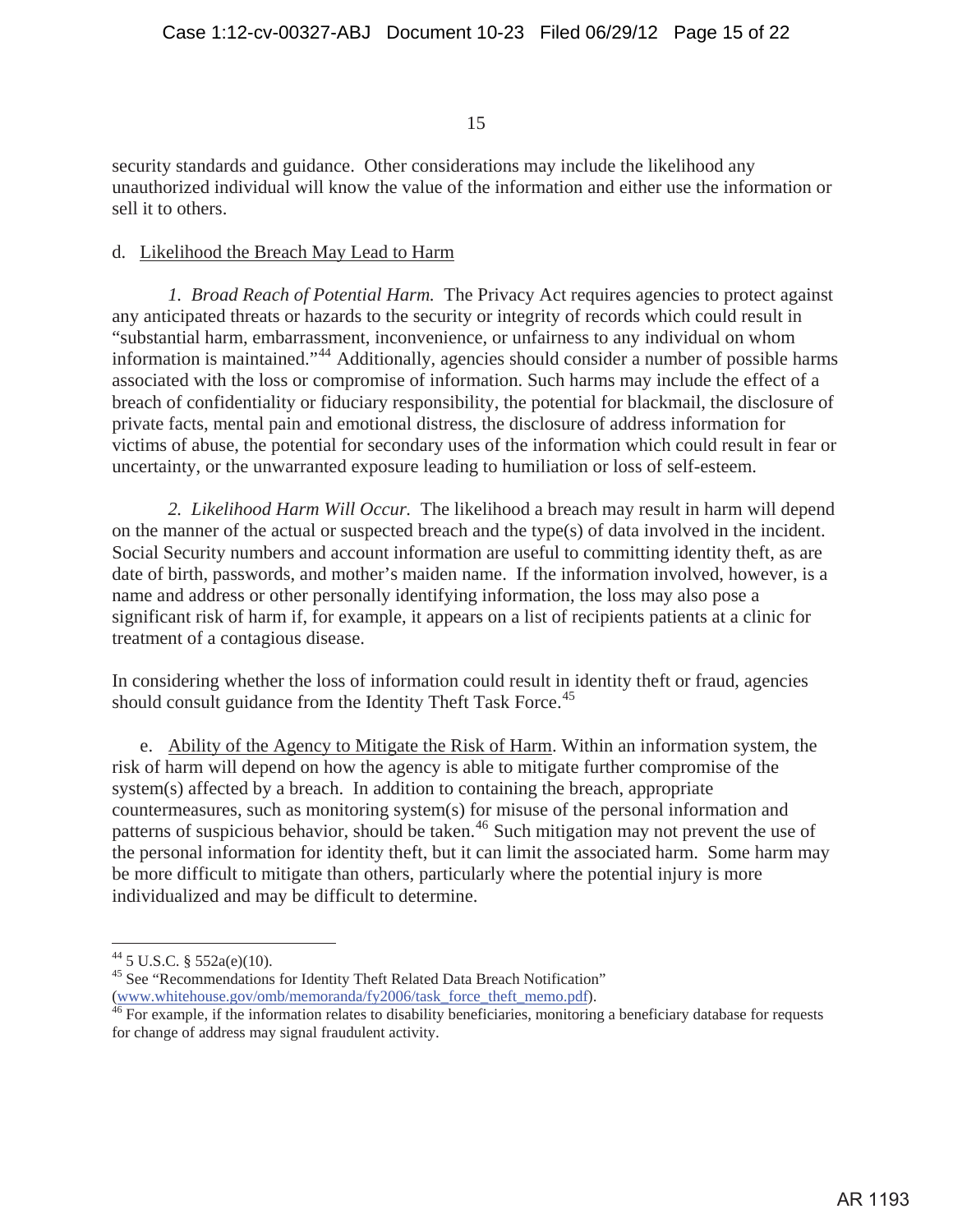#### **2. Timeliness of the Notification**

Agencies should provide notification without unreasonable delay following the discovery of a breach, consistent with the needs of law enforcement and national security and any measures necessary for your agency to determine the scope of the breach and, if applicable, to restore the reasonable integrity of the computerized data system compromised.

Decisions to delay notification should be made by the Agency Head or a senior-level individual he/she may designate in writing. In some circumstances, law enforcement or national security considerations may require a delay if it would seriously impede the investigation of the breach or the affected individual. However, any delay should not exacerbate risk or harm to any affected individual(s).

#### **3. Source of the Notification**

In general, notification to individuals affected by the breach should be issued by the Agency Head, or senior-level individual he/she may designate in writing, or, in those instances where the breach involves a publicly known component of an agency, such as the Food and Drug Administration or the Transportation Security Administration, the Component Head. This demonstrates it has the attention of the chief executive of the organization. Notification involving only a limited number of individuals (*e.g.*, under 50) may also be issued jointly under the auspices of the Chief Information Officer and the Chief Privacy Officer or Senior Agency Official for Privacy. This approach signals the agency recognizes both the security and privacy concerns raised by the breach.

When the breach involves a Federal contractor or a public-private partnership operating a system of records on behalf of the agency, the agency is responsible for ensuring any notification and corrective actions are taken. The roles, responsibilities, and relationships with contractors or partners should be reflected in your breach notification policy and plan, your system certification and accreditation documentation, and contracts and other documents.

#### **4. Contents of the Notification**

The notification should be provided in writing and should be concise, conspicuous, plain language. The notice should include the following elements:

 $\bullet$  A brief description of what happened, including the date(s) of the breach and of its discovery;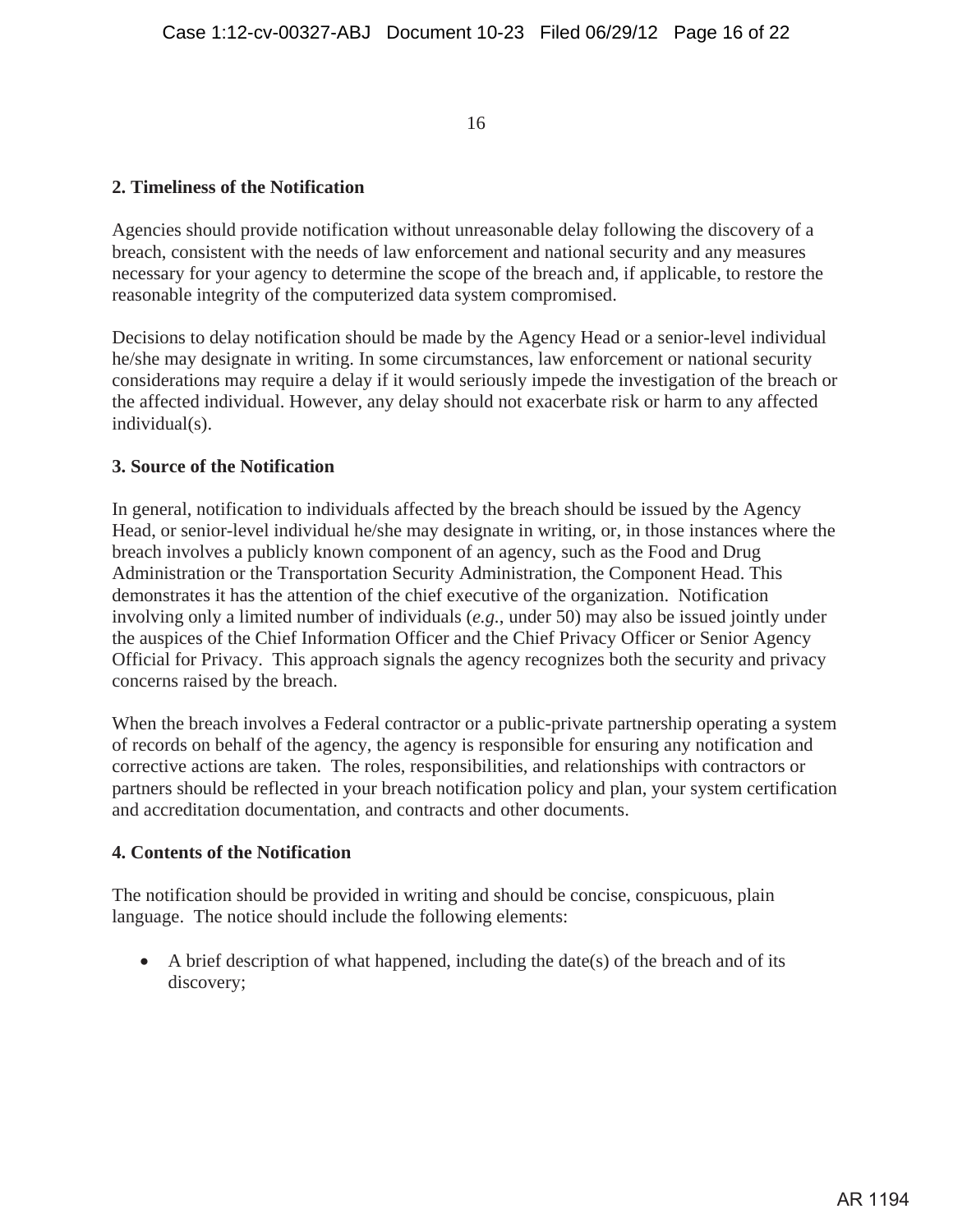- To the extent possible, a description of the types of personal information involved in the breach (*e.g.*, full name, Social Security number, date of birth, home address, account number, disability code, etc.);
- A statement whether the information was encrypted or protected by other means, when determined such information would be beneficial and would not compromise the security of the system;
- What steps individuals should take to protect themselves from potential harm, if any;
- What the agency is doing, if anything, to investigate the breach, to mitigate losses, and to protect against any further breaches; and
- Who affected individuals should contact at the agency for more information, including a toll-free telephone number, e-mail address, and postal address.

Given the amount of information required above, you may want to consider layering the information as suggested in Section 5 below, providing the most important information up front, with the additional details in a Frequently Asked Questions (FAQ) format or on your web site. If you have knowledge the affected individuals are not English speaking, notice should also be provided in the appropriate language(s). You may seek additional guidance on how to draft the notice from the Federal Trade Commission, a leader in providing clear and understandable notices to consumers, as well as from communication experts who may assist you in designing model notices.<sup>47</sup> A standard notice should be part of your approved breach plan.

## **5. Means of Providing Notification**

The best means for providing notification will depend on the number of individuals affected and what contact information is available about the affected individuals. Notice provided to individuals affected by a breach should be commensurate with the number of people affected and the urgency with which they need to receive notice. The following examples are types of notice which may be considered.

a. Telephone. Telephone notification may be appropriate in those cases where urgency may dictate immediate and personalized notification and/or when a limited number of individuals are affected. Telephone notification, however, should be contemporaneous with written notification by first-class mail.

 $47$  Additional guidance on how to draft a notice is available in the FTC publication titled "Dealing with a Data" Breach" (www.ftc.gov/bcp/edu/microsites/idtheft/business/data-breach.html). Although the brochure is designed for private sector entities that have experienced a breach, it contains sample notice letters that could also serve as a model for federal agencies. You may also seek guidance from communications experts who may assist you in designing model notices.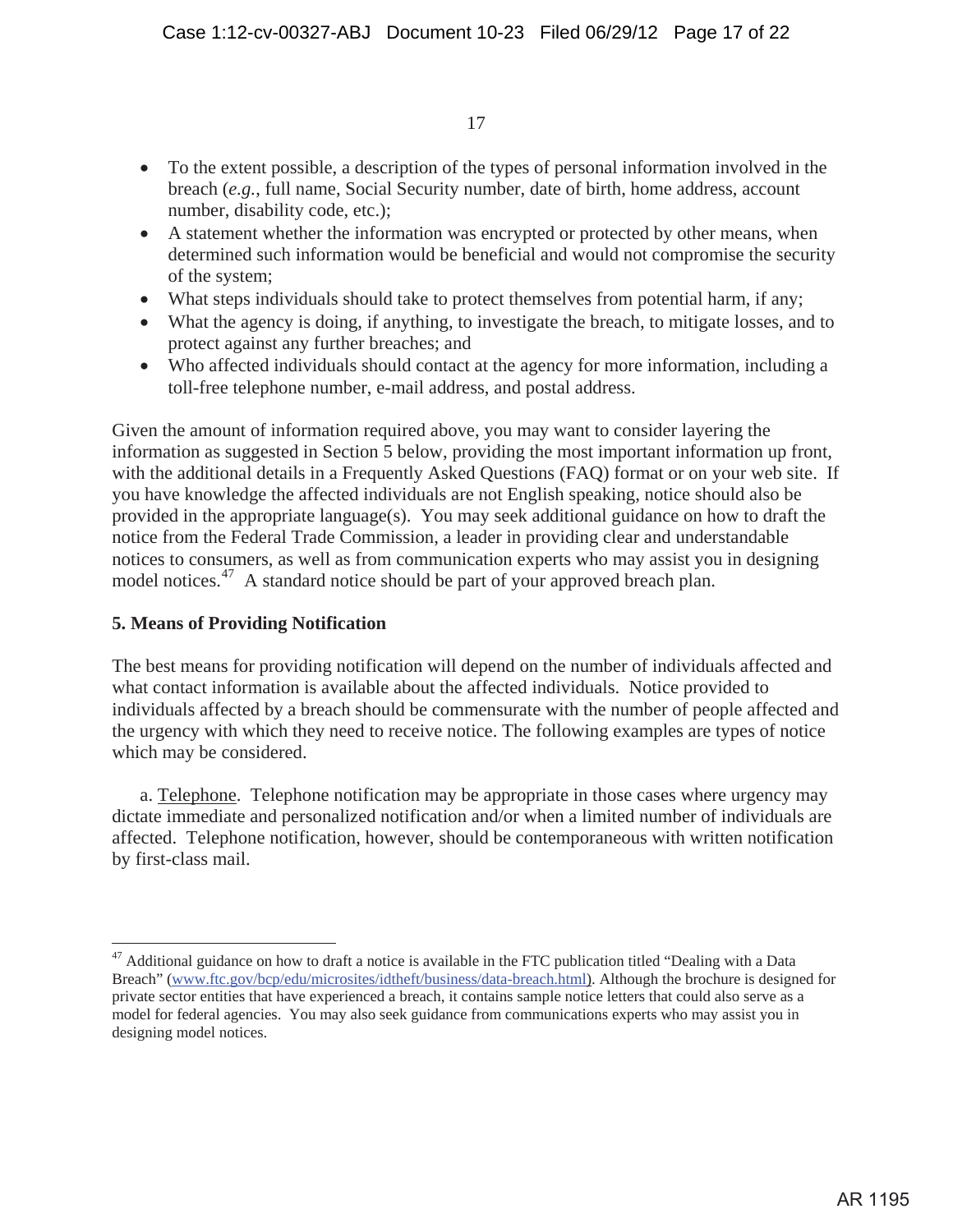b. First-Class Mail. First-class mail notification to the last known mailing address of the individual in your agency's records should be the primary means notification is provided. Where you have reason to believe the address is no longer current, you should take reasonable steps to update the address by consulting with other agencies such as the US Postal Service. The notice should be sent separately from any other mailing so that it is conspicuous to the recipient. If the agency which experienced the breach uses another agency to facilitate mailing (for example, if the agency which suffered the loss consults the Internal Revenue Service for current mailing addresses of affected individuals), care should be taken to ensure the agency which suffered the loss is identified as the sender, and not the facilitating agency. The front of the envelope should be labeled to alert the recipient to the importance of its contents, *e.g.*, "Data Breach Information Enclosed" and should be marked with the name of your agency as the sender to reduce the likelihood the recipient thinks it is advertising mail.

c. E-Mail. E-mail notification is problematic, because individuals change their e-mail addresses and often do not notify third parties of the change. Notification by postal mail is preferable. However, where an individual has provided an e-mail address to you and has expressly given consent to e-mail as the primary means of communication with your agency, and no known mailing address is available, notification by e-mail may be appropriate. E-mail notification may also be employed in conjunction with postal mail if the circumstances of the breach warrant this approach. E-mail notification may include links to the agency and www.USA.gov<sup>48</sup> web sites, where the notice may be "layered" so the most important summary facts are up front with additional information provided under link headings.

d. Existing Government Wide Services. Agencies should use Government wide services already in place to provide support services needed, such as USA Services, including toll free number of 1-800-FedInfo and www.USA.gov.

e. Newspapers or other Public Media Outlets. Additionally, you may supplement individual notification with placing notifications in newspapers or other public media outlets. You should also set up toll-free call centers staffed by trained personnel to handle inquiries from the affected individuals and the public.

f. Substitute Notice. Substitute notice in those instances where your agency does not have sufficient contact information to provide notification. Substitute notice should consist of a conspicuous posting of the notice on the home page of your agency's web site and notification to major print and broadcast media, including major media in areas where the affected individuals reside. The notice to media should include a toll-free phone number where an individual can learn whether or not his or her personal information is included in the breach.

<sup>&</sup>lt;sup>48</sup> The current domain name for the Federal Internet portal required by section 204 of the E-Government Act of 2002 is www.usa.gov.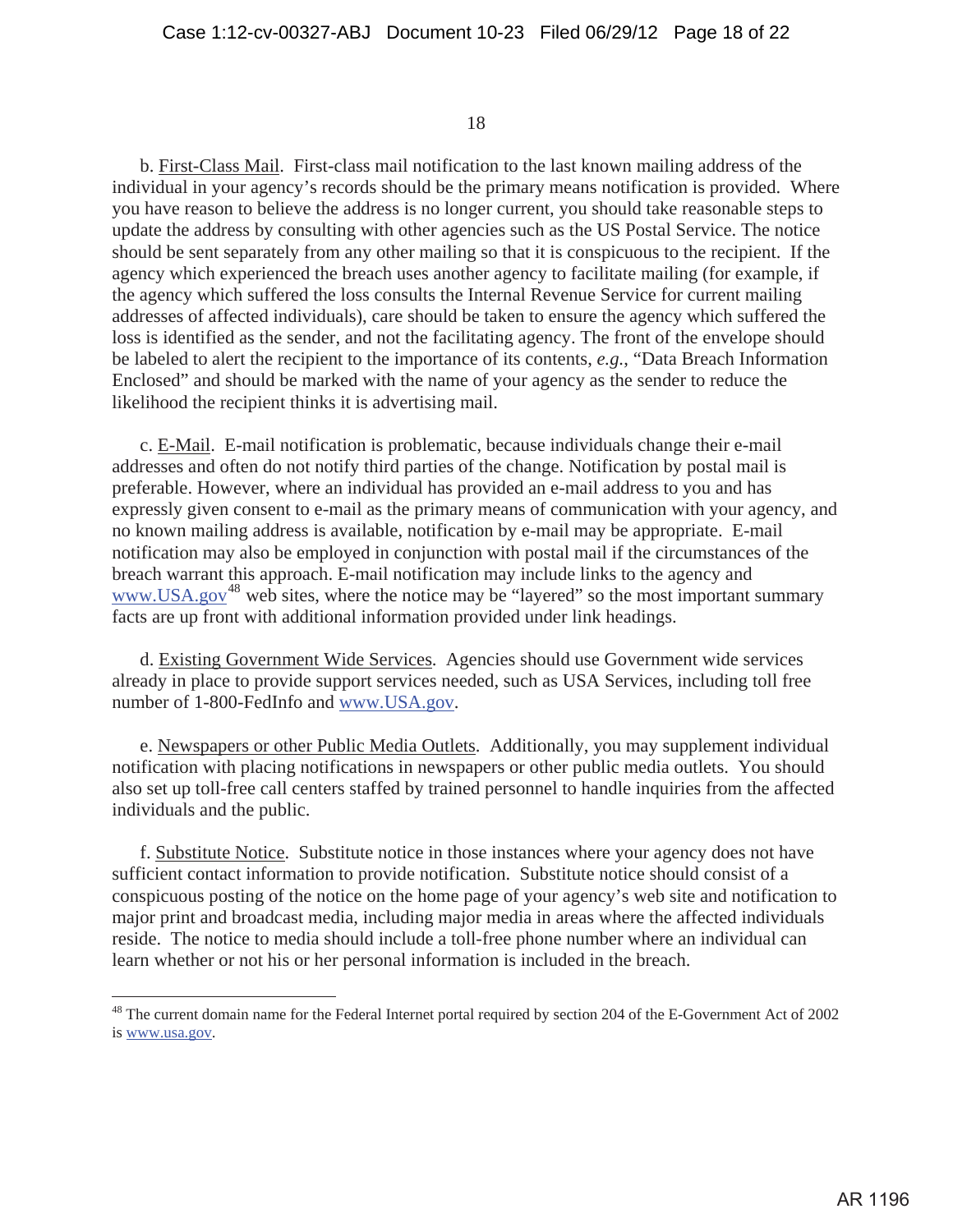g. Accommodations. Special consideration to providing notice to individuals who are visually or hearing impaired consistent with Section 508 of the Rehabilitation Act of 1973 should be given. Accommodations may include establishing a Telecommunications Device for the Deaf (TDD) or posting a large type notice on the agency web site.

#### **6. Who Receives Notification: Public Outreach in Response to a Breach**

a. Notification of Individuals. The final consideration in the notification process when providing notice is to whom you should provide notification: the affected individuals, the public media, and/or other third parties affected by the breach or the notification. Unless notification to individuals is delayed or barred for law enforcement or national security reasons, once it has been determined to provide notice regarding the breach, affected individuals should receive prompt notification.

b. Notification of Third Parties including the Media. If communicating with third parties regarding a breach, agencies should consider the following.

*1. Careful Planning.* An agency's decision to notify the public media will require careful planning and execution so that it does not unnecessarily alarm the public. When appropriate, public media should be notified as soon as possible after the discovery of a breach and the response plan, including the notification, has been developed. Notification should focus on providing information, including links to resources, to aid the public in its response to the breach. Notification may be delayed upon the request of law enforcement or national security agencies as described above in Section 2. To the extent possible, when necessary prompt public media disclosure is generally preferable because delayed notification may erode public trust.

*2. Web Posting.* Agencies should post information about the breach and notification in a clearly identifiable location on the home page of your agency web site as soon as possible after the discovery of a breach and the decision to provide notification to the affected individuals. The posting should include a link to Frequently Asked Questions (FAQ) and other talking points to assist the public's understanding of the breach and the notification process.<sup>49</sup> The information should also appear on the www.USA.gov web site. You may also consult with GSA's USA Services regarding using their call center.

*3. Notification of other Public and Private Sector Agencies.* Other public and private sector agencies may need to be notified on a need to know basis, particularly those that may be

<sup>&</sup>lt;sup>49</sup> See the FAQ posted by the Department of Veterans Affairs in response to the May 2006 incident for examples of links to identity theft resources and a sample FAQ (www.usa.gov/veteransinfo.shtml).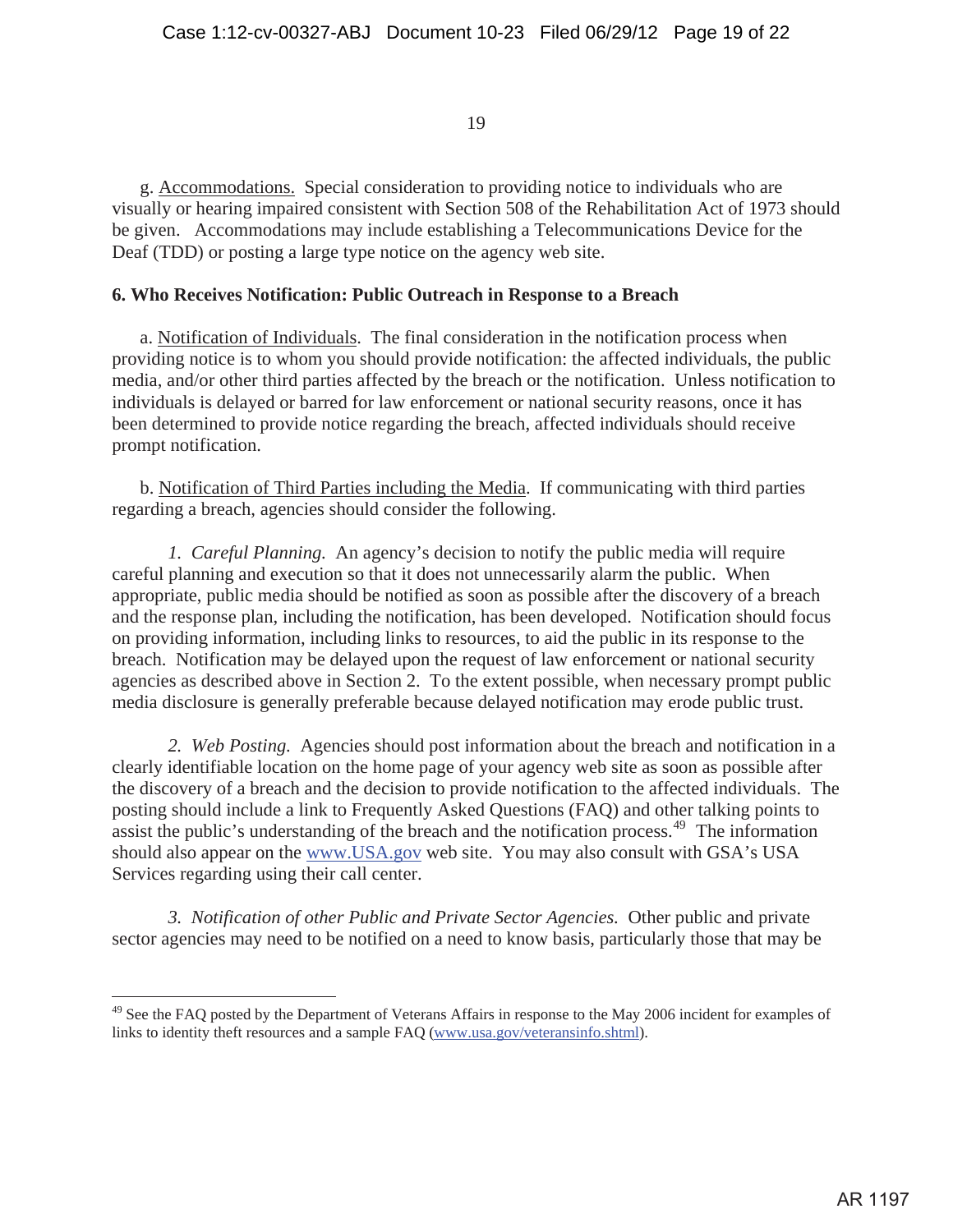affected by the breach or may play a role in mitigating the potential harms stemming from the breach. $50$ 

*4. Congressional Inquiries.* Agencies should be prepared to respond to inquires from other governmental agencies such as the Government Accountability Office and Congress.

c. Reassess the Level of Impact Assigned to the Information. After evaluating each of these factors, you should review and reassess the level of impact you have already assigned to the information using the impact levels defined by the NIST.<sup>51</sup> The impact levels – low, moderate, and high, describe the (worst case) potential impact on an organization or individual if a breach of security occurs.<sup>52</sup>

- Low: the loss of confidentiality, integrity, or availability is expected to have a **limited** adverse effect on organizational operations, organizational assets or individuals
- **Moderate:** the loss of confidentiality, integrity, or availability is expected to have a **serious** adverse effect on organizational operations, organizational assets or individuals.
- x **High:** the loss of confidentiality, integrity, or availability is expected to have a **severe or catastrophic** adverse effect on organizational operations, organizational assets or individuals.

The impact levels will help determine when and how notification should be provided. Where there is a range of risk levels attributed to the factors, the decision to provide notification should give greater weight to the likelihood the information is accessible and usable and whether the breach may lead to harm. If agencies appropriately apply the five risk factors discussed in section 1 of this attachment within the fact-specific context, it is likely notification will only be given in those instances where there is a reasonable risk of harm and will not lead to the overuse of notification.

<sup>&</sup>lt;sup>50</sup> For example, a breach involving medical information may warrant notification of the breach to health care providers and insurers through the public or specialized health media, and a breach of financial information may warrant notification to financial institutions through the federal banking agencies.<br><sup>51</sup> See FIPS 199 and Attachment 1 of this memorandum. Reassessment is suggested as the context of any breach

may alter your original designation.

 $52$  The determination of the potential impact of loss of information is made by the agency during an information system's certification and accreditation process.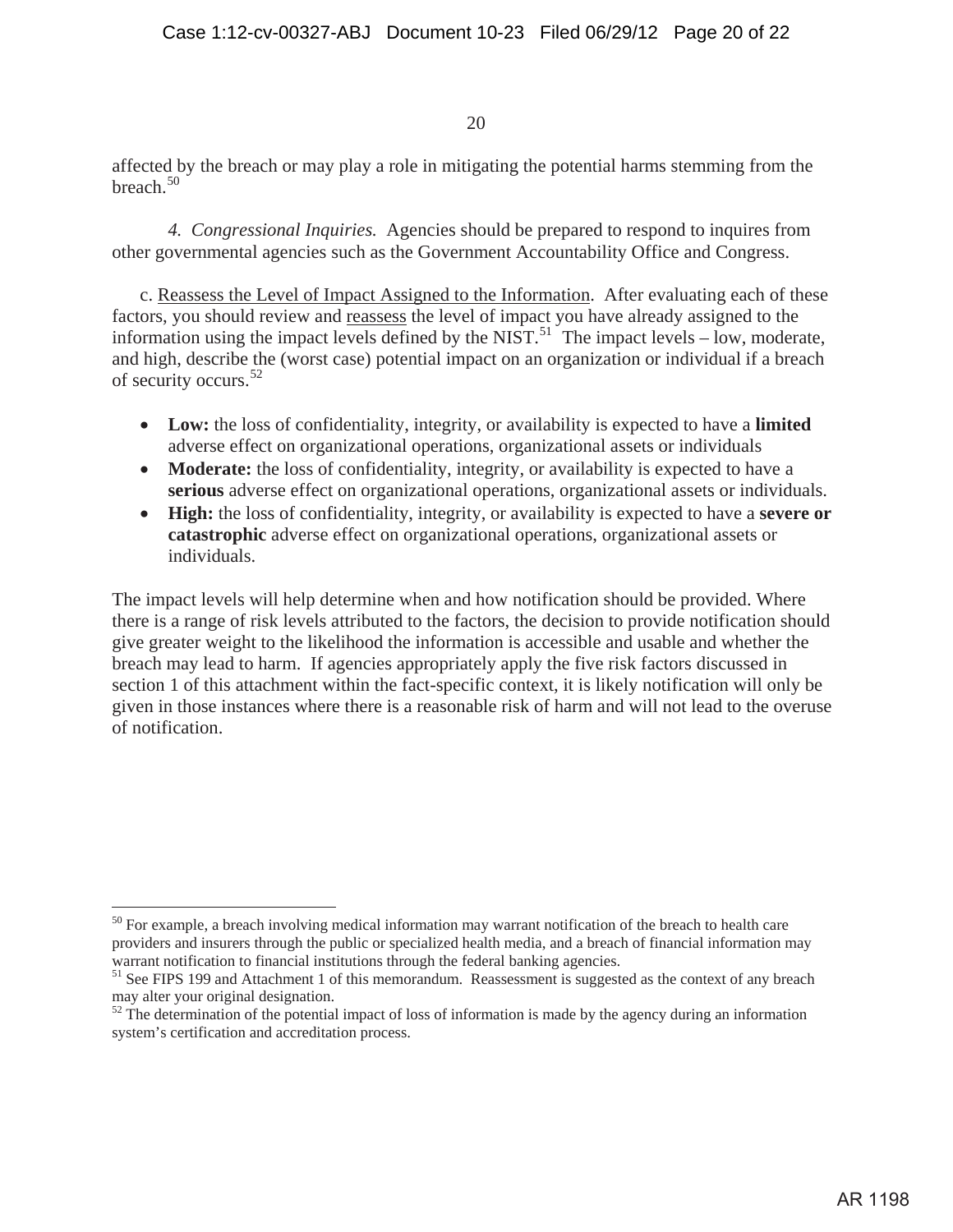## **Attachment 4: Rules and Consequences**

### **A. New Requirement: Rules and Consequences Policy.**

Fairness requires that managers, supervisors and employees be informed and trained regarding their respective responsibilities relative to safeguarding personally identifiable information and the consequences and accountability for violation of these responsibilities. Therefore, it is the responsibility of each agency head to develop and implement an appropriate policy outlining the rules of behavior and identifying consequences and corrective actions available for failure to follow these rules. Consequences should be commensurate with level of responsibility and type of personally identifiable information involved. Supervisors also must be reminded of their responsibility to instruct, train and supervise employees on safeguarding personally identifiable information. Agencies should develop and implement these policies in accordance with the agency's respective existing authorities.

As with any disciplinary action, the particular facts and circumstances, including whether the breach was intentional, will be considered in taking appropriate action. Supervisors also should be reminded that any action taken must be consistent with law, regulation, applicable case law, and any relevant collective bargaining agreement. Supervisors should understand they may be subject to disciplinary action for failure to take appropriate action upon discovering the breach or failure to take required steps to prevent a breach from occurring.

Agencies having questions regarding development of a rules and consequences policy may contact OPM's Center for Workforce Relations and Accountability Policy at (202) 606-2930.

**1. Affected Individuals**. At a minimum, each agency should have a documented policy in place which applies to employees of the agency (including managers), and its contractors, licensees, certificate holders, and grantees.

**2. Affected Actions**. The agency's policy should describe the terms and conditions affected individuals shall be subject to and identify available corrective actions. Rules of behavior and corrective actions should address the following:

• Failure to implement and maintain security controls, for which an employee is responsible and aware, for personally identifiable information regardless of whether such action results in the loss of control<sup>53</sup> or unauthorized disclosure of personally identifiable information;

<sup>&</sup>lt;sup>53</sup> Here, "control" means the authority of the government agency that originates information, or its successor in function, to regulate access to the information. Having control is a condition or state and not an event. Loss of control is also a condition or state which may or may not lead to an event, *i.e.*, a breach.